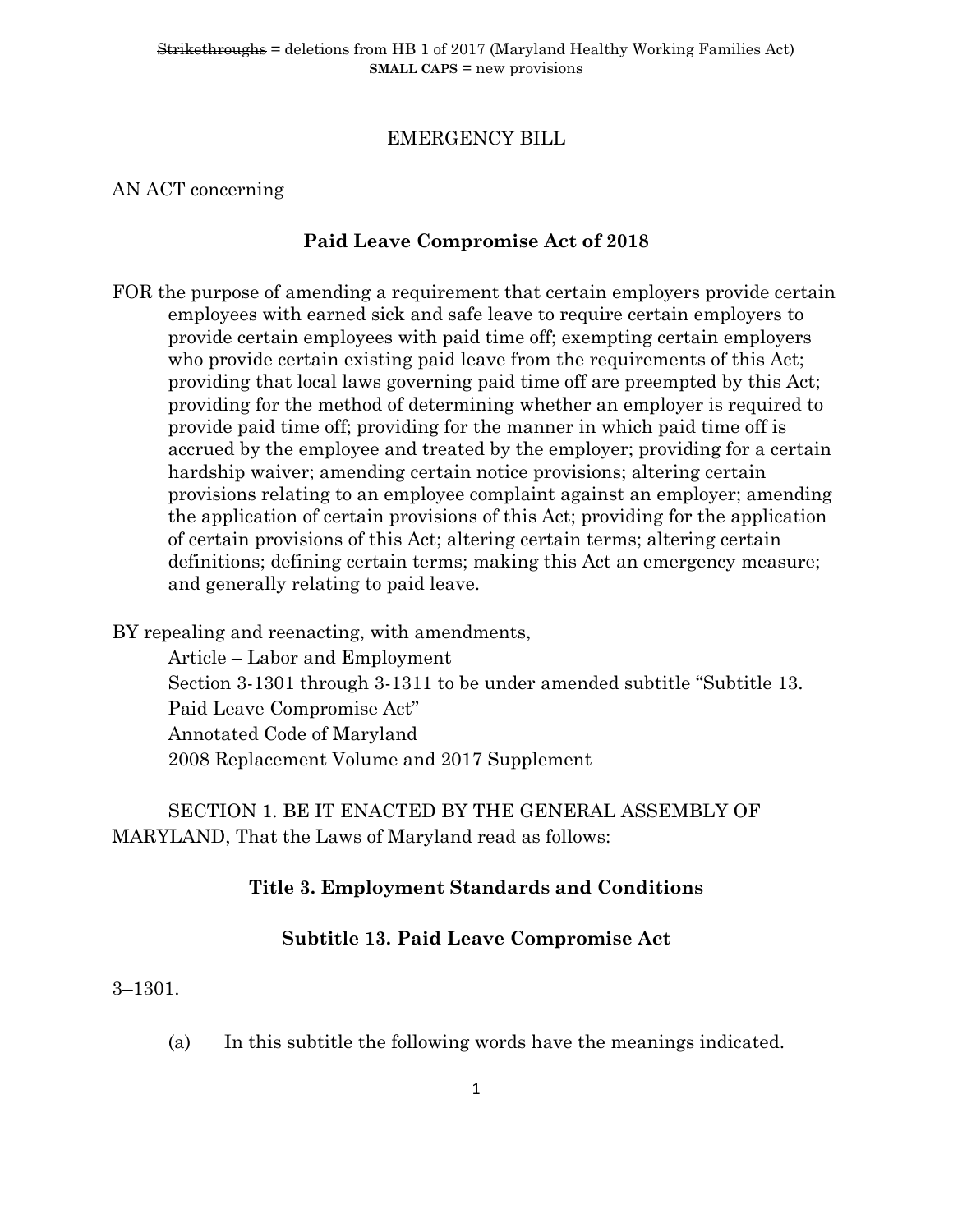(b) "Abuse" has the meaning stated in § 4–501 of the Family Law Article.

(c) "Domestic violence" means abuse against an individual eligible for relief.

(d) "Earned sick and safe leave" means leave away from work that is provided by an employer under § 3–1304 of this subtitle.

(e) **(B)** "Employee" does not include an individual who:

(1) performs work under a contract of hire that is determined not to be covered employment under § 8–205 of this article;

(2) is not a covered employee under  $\S 9-222$  of this article;

(3) is under the age of 18 years before the beginning of the year; or

(4) is employed in the agricultural sector on an agricultural operation under  $\S$  5–403 (a) of the courts article;

(5) is employed by a temporary services agency to provide temporary staffing services to another person if the temporary services agency does not have day–to–day control over the work assignments and supervision of the individual while the individual is providing the temporary staffing services; or

(6) is directly employed by an employment agency to provide part– time or temporary services to another person**;**

(f) **(C)** "Employer" includes:

(1) a unit of state or local government; and

(2) a person that acts directly or indirectly in the interest of another employer with an employee.

# **(D) "PAID TIME OFF" MEANS PAID LEAVE AWAY FROM WORK THAT:**

**(1) MAY BE USED BY AN EMPLOYEE FOR ANY REASON; AND**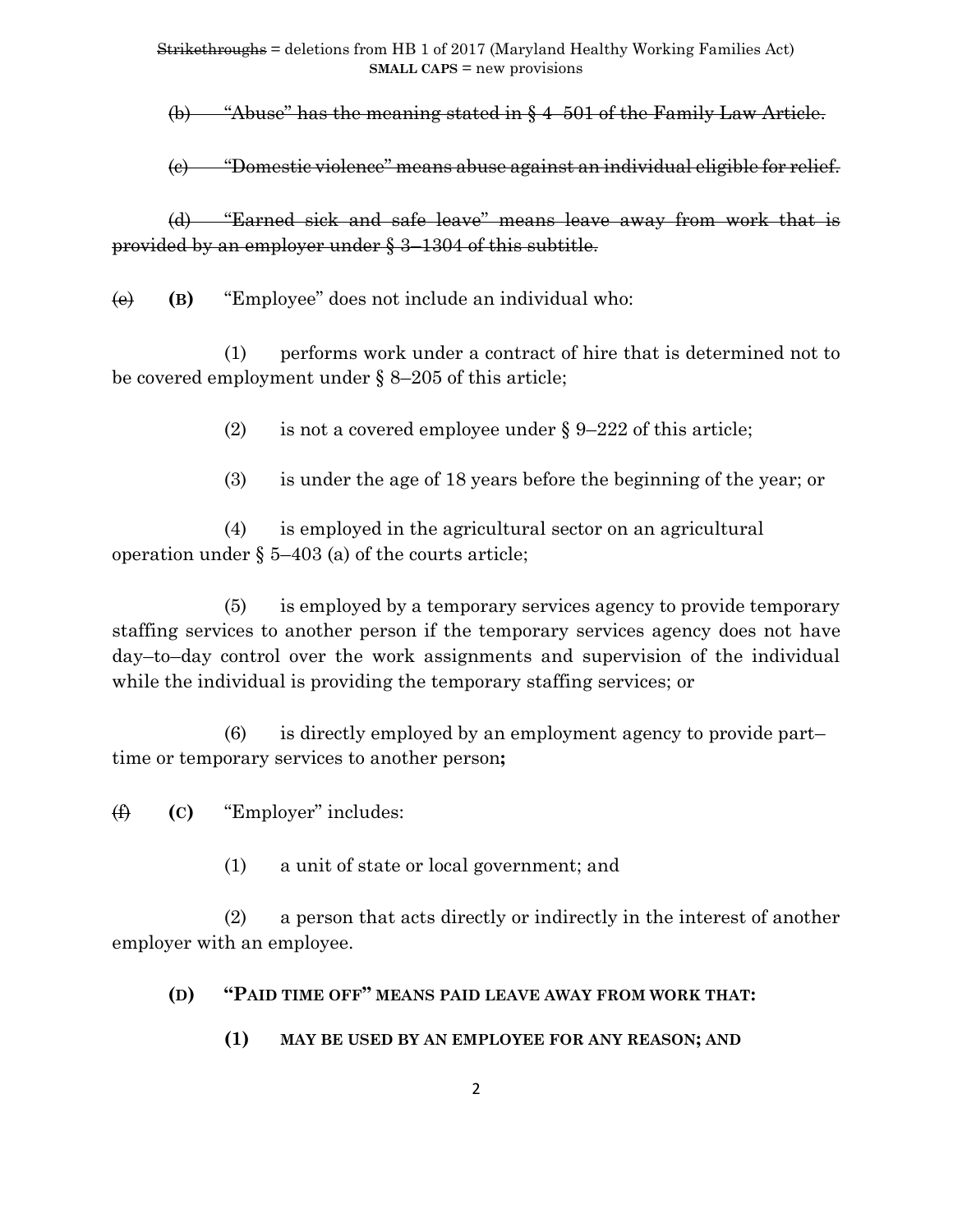**(2) THAT IS PROVIDED BY AN EMPLOYER UNDER § 3–1304 OF THIS SUBTITLE.**

(g) "Family member" means:

(1) a biological child, an adopted child, a foster child, or a stepchild of the employee;

(2) a child for whom the employee has legal or physical custody or guardianship;

(3) a child for whom the employee stands in loco parentis, regardless of the child's age;

(4) a biological parent, an adoptive parent, a foster parent, or a stepparent of the employee or of the employee's spouse;

(5) the legal guardian of the employee;

(6) an individual who acted as a parent or stood in loco parentis to the employee or the employee's spouse when the employee or the employee's spouse was a minor;

(7) the spouse of the employee;

(8) a biological grandparent, an adopted grandparent, a foster grandparent, or a stepgrandparent of the employee;

(9) a biological grandchild, an adopted grandchild, a foster grandchild, or a stepgrandchild of the employee; or

(10) a biological sibling, an adopted sibling, a foster sibling, or a stepsibling of the employee.

(h) "Person eligible for relief" has the meaning stated in §4–501 of the Family Law Article.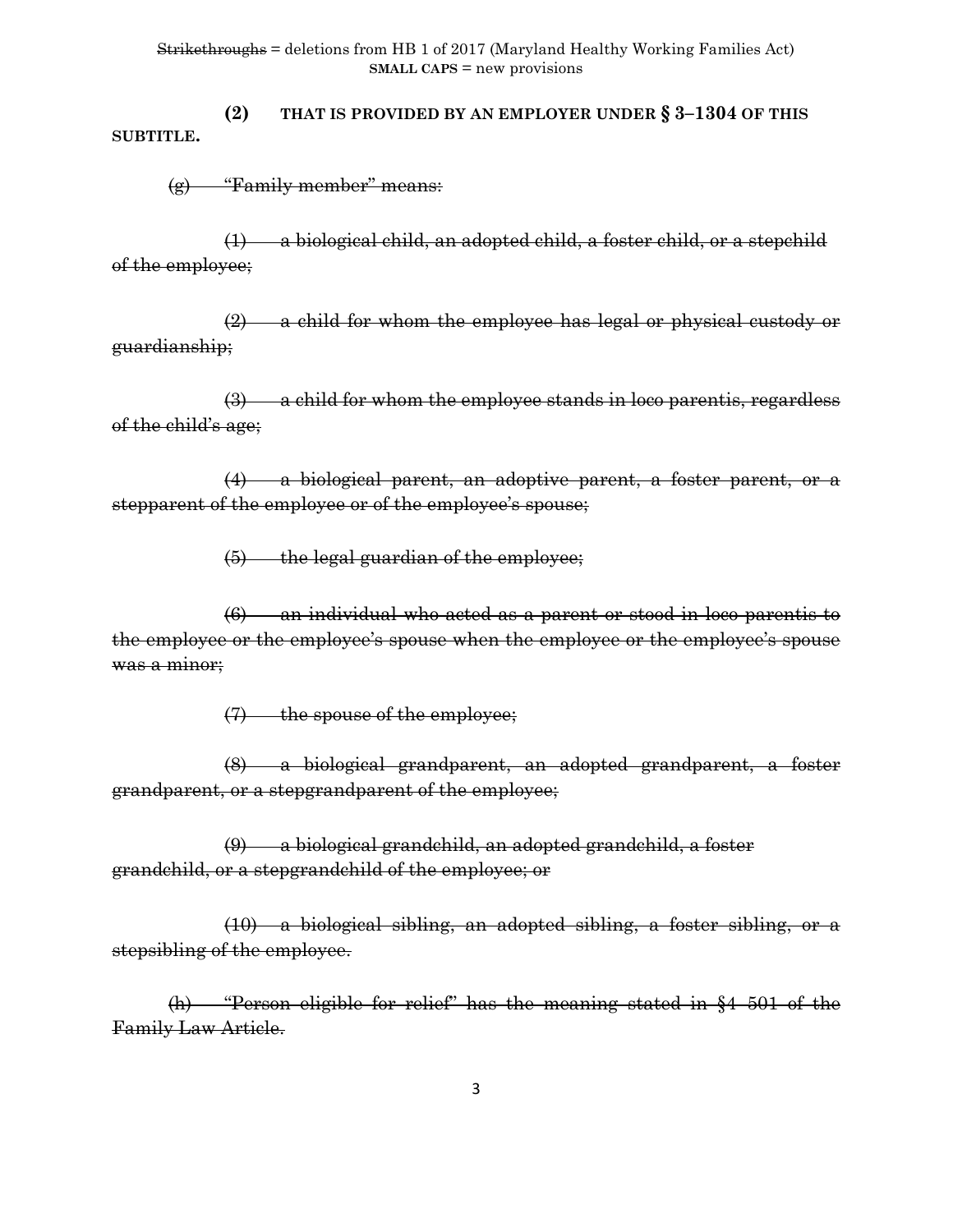(i) "Restaurant" means an establishment that:

(1) accommodates the public;

(2) is equipped with a dining room with facilities for preparing and serving regular meals; and

(3) has average daily receipts from the sale of food that exceed the average daily receipts from the sale of alcoholic beverages.

(j) "Sexual assault" means:

 $(1)$  rape, sexual offense, or any other act that is a sexual crime under Title 3, Subtitle 3 of the Criminal Law Article;

(2) child sexual abuse under § 3–602 of the Criminal Law Article; or

(3) sexual abuse of a vulnerable adult under § 3–604 of the Criminal Law Article.

(k) "Stalking" has the meaning stated in § 3–802 of the Criminal Law Article.

(l) Unless the context requires otherwise, "year" means a regular and consecutive 12–month period as determined by the employer.

3–1302.

(a) In this section, "Existing paid leave" includes:

- (1) vacation days;
- (2) sick days;
- (3) short–term disability benefits;
- (4) floating holidays;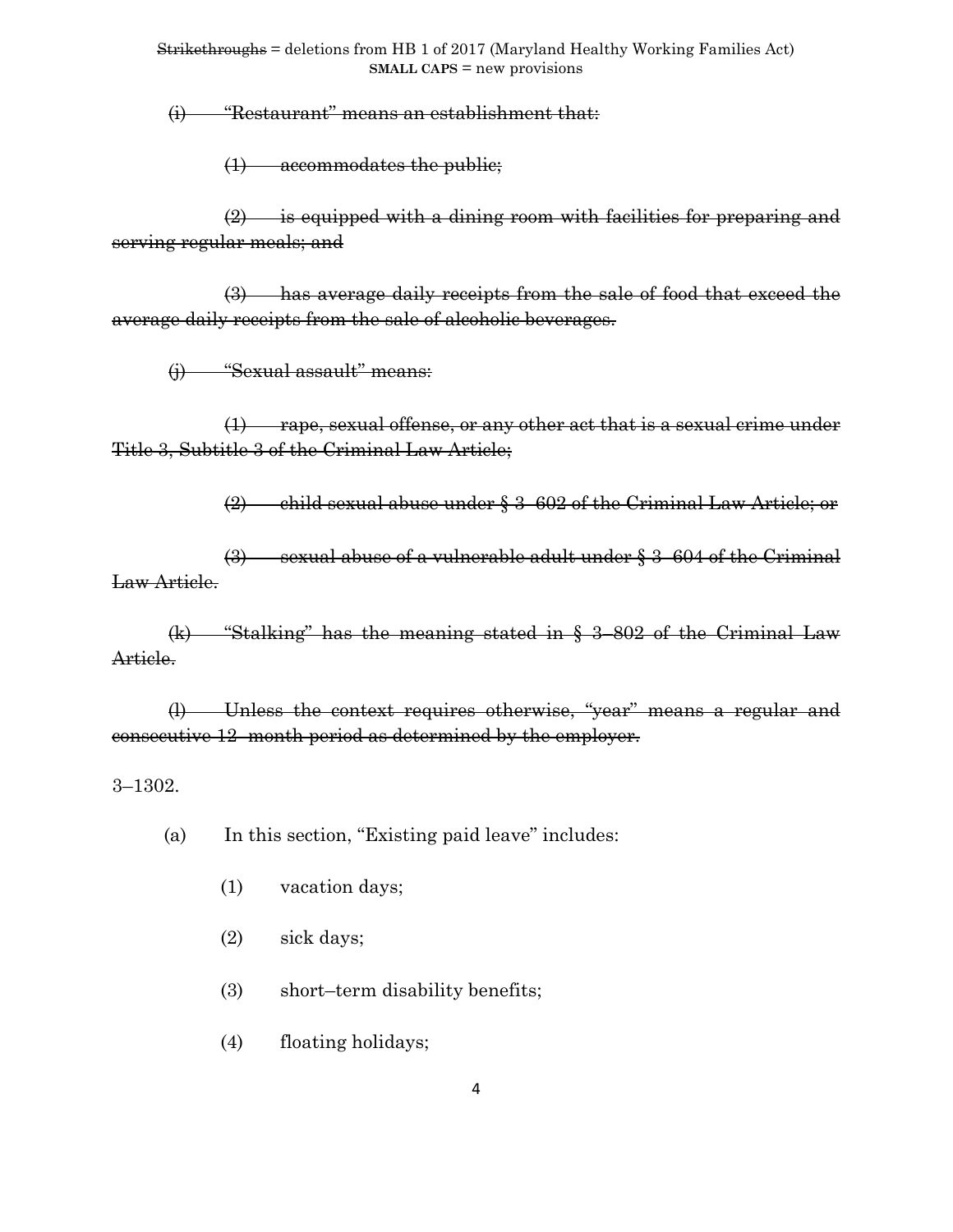(5) parental leave; and

(6) other paid time off that may be used under the terms and conditions as paid sick and safe leave.

(b) This subtitle may not be construed to:

(1) require an employer to compensate an employee for unused **PAID TIME OFF** earned sick and safe leave when the employee leaves the employer's employment;

(2) require an employer to modify an existing paid leave policy if:

(i) the policy permits an employee to accrue and use leave under terms and conditions that are at least equivalent to the **PAID TIME OFF** earned sick and safe leave provided for under this subtitle; or

(ii) the paid leave policy does not reduce employee compensation for an absence due to **PAID TIME OFF** sick or safe leave;

(3) except as provided in subsection (d) of this section, preempt, limit, or otherwise affect any other law that provides for sick and safe leave benefits that are more generous than required under this subtitle;

(4) preempt, limit, or otherwise affect any Workers' Compensation benefits that are available under Title 9 of this Article; or

(5) prohibit an employer from adopting and enforcing a policy that limits an employee to using earned sick and safe leave only for the reasons listed in § 3–1305(a) of this subtitle prohibits the improper use of earned sick and safe leave, including prohibiting a pattern of abuse of earned sick and safe leave.

**(C) AN EMPLOYER WITH AN EXISTING PAID LEAVE POLICY THAT PROVIDES AN AMOUNT OF PAID LEAVE MEETING THE TOTAL ANNUAL ACCRUAL REQUIREMENTS PROVIDED FOR IN § 3–1304 OF THIS SUBTITLE AND ALLOWS AN EMPLOYEE TO USE THE PAID LEAVE FOR ANY REASON SHALL BE EXEMPT FROM ALL OTHER REQUIREMENTS OF THIS SUBTITLE.**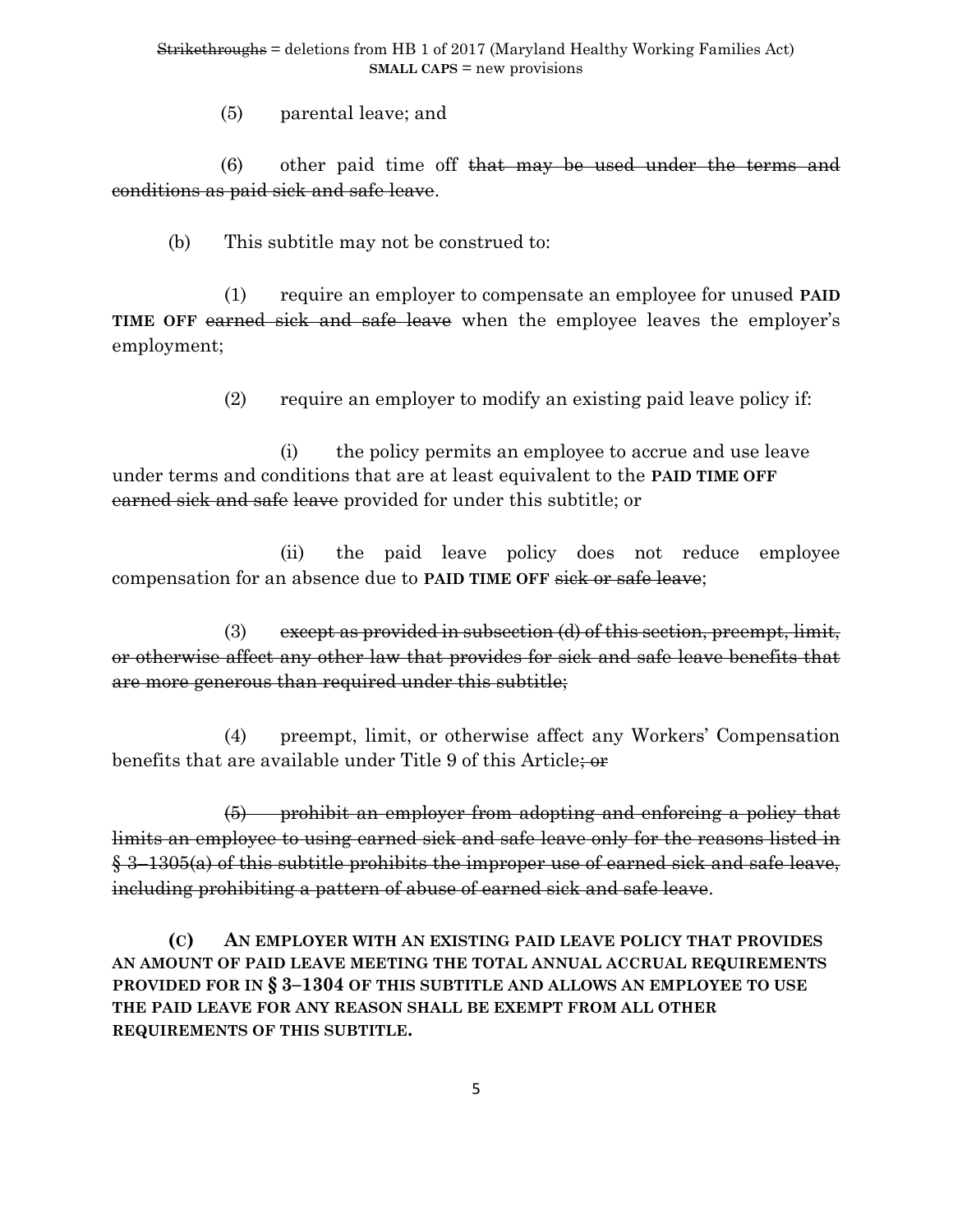(e) (D) For the purposes of subsection  $(b)(2)$  of this section, the terms and conditions of a paid leave policy shall be presumed to be equivalent if the terms and conditions allow an employee to:

(1) access and accrue paid leave at the same rate or at a greater rate than provided for in  $\S 3-1304$  of this subtitle; and

(2) use the paid leave for the purposes listed in § 3–1305 of this subtitle.

(d) **(E)** (1) Except as provided in paragraph (2) of this subsection, [this] **THIS**  subtitle preempts the authority of a local jurisdiction to enact a law on or after January 1, 2017, that regulates **PAID TIME OFF** sick and safe leave provided by an employer other than the local jurisdiction.

(2) This subsection does not preempt a local jurisdiction from amending a law that was enacted before January 1, 2017, and regulates sick and safe leave provided by an employer.

3–1303.

(a) This subtitle does not apply to an employee who:

 $(1)$  regularly works less than 12 hours a week for an employer;

**(1) HAS BEEN EMPLOYED BY THE EMPLOYER FOR LESS THAN 120 DAYS DURING A 12-MONTH PERIOD;**

 $(2)$   $(\dagger)$  is employed in the construction industry, AS CLASSIFIED **BY CODE UNDER THE NORTH AMERICAN INDUSTRY CLASSIFICATION SYSTEM**; [and]

**(3) IS COVERED UNDER THE FEDERAL RAILROAD UNEMPLOYMENT INSURANCE ACT; OR**

**(4)** (ii) is covered by a bona fide collective bargaining agreement**.** in which the requirements of this subtitle are expressly waived in clear and unambiguous terms; or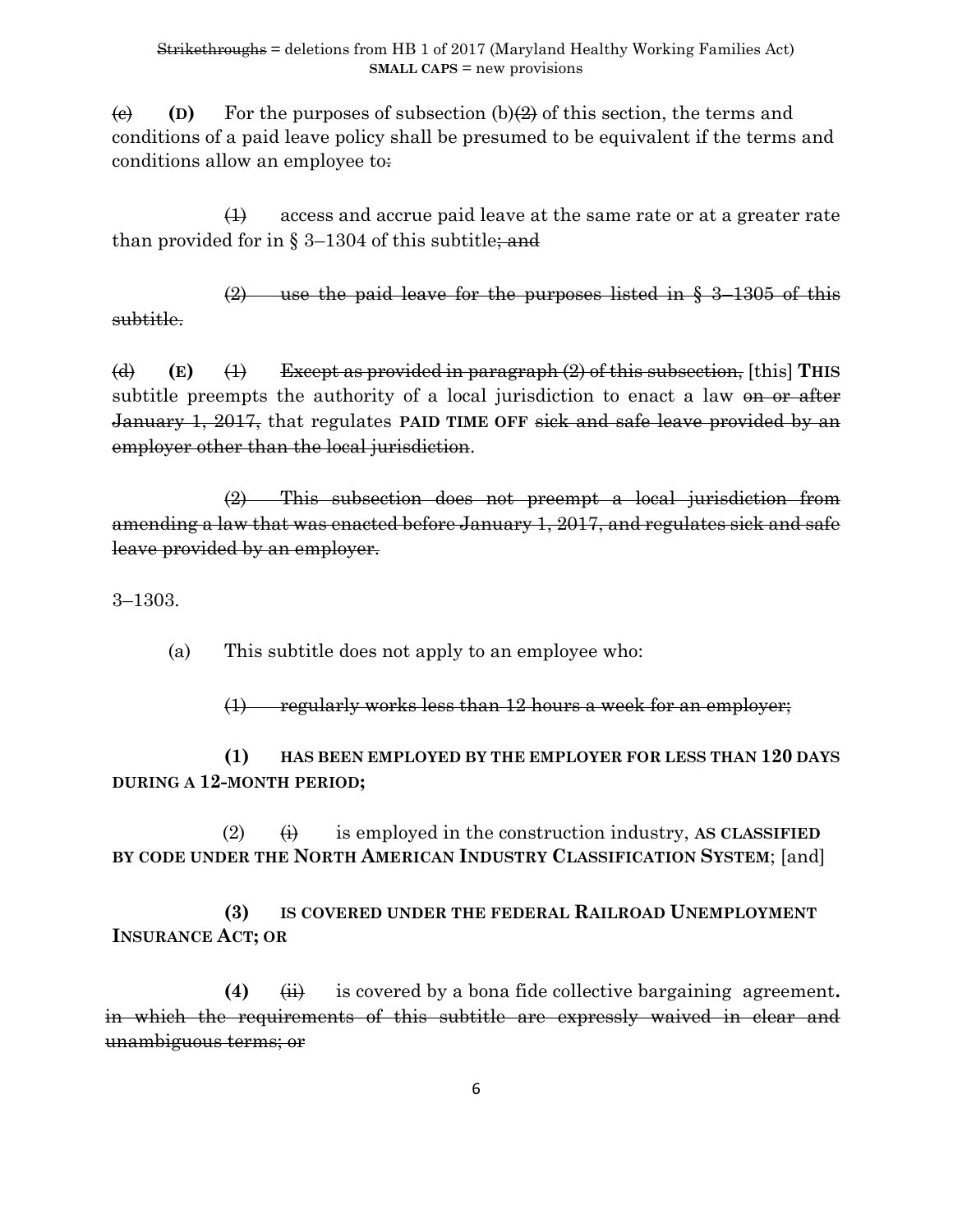$(3)$  (i) is called to work by the employer on an as-needed basis in a health or human services industry;

(ii) can reject or accept the shift offered by the employer;

(iii) not guaranteed to be called on to work by the employer; and

(iv) is not employed by a temporary staffing agency.

(b) For the purpose of subsection  $(a)(2)(i)$  of this section, an employee who is employed in the construction industry does not include an employee employed as:

- $(1)$  a janitor;
- $(2)$  a building cleaner;
- (3) a building security officer;
- (4) a concierge;
- (5) a doorperson;
- (6) a handyperson; or
- (7) a building superintendent.

(c) (1) Except as provided in paragraph (2) of this subsection, if a unit of state or local government's **PAID TIME OFF** sick leave accrual and use requirements meet or exceed the **PAID TIME OFF** sick and safe leave provided for under this subtitle, employees of the unit of state or local government who are part of the unit's personnel system are subject to the unit's laws, regulations, policies, and procedures providing for:

- (i) accrual and use of **PAID TIME OFF** sick leave;
- (ii) grievances; and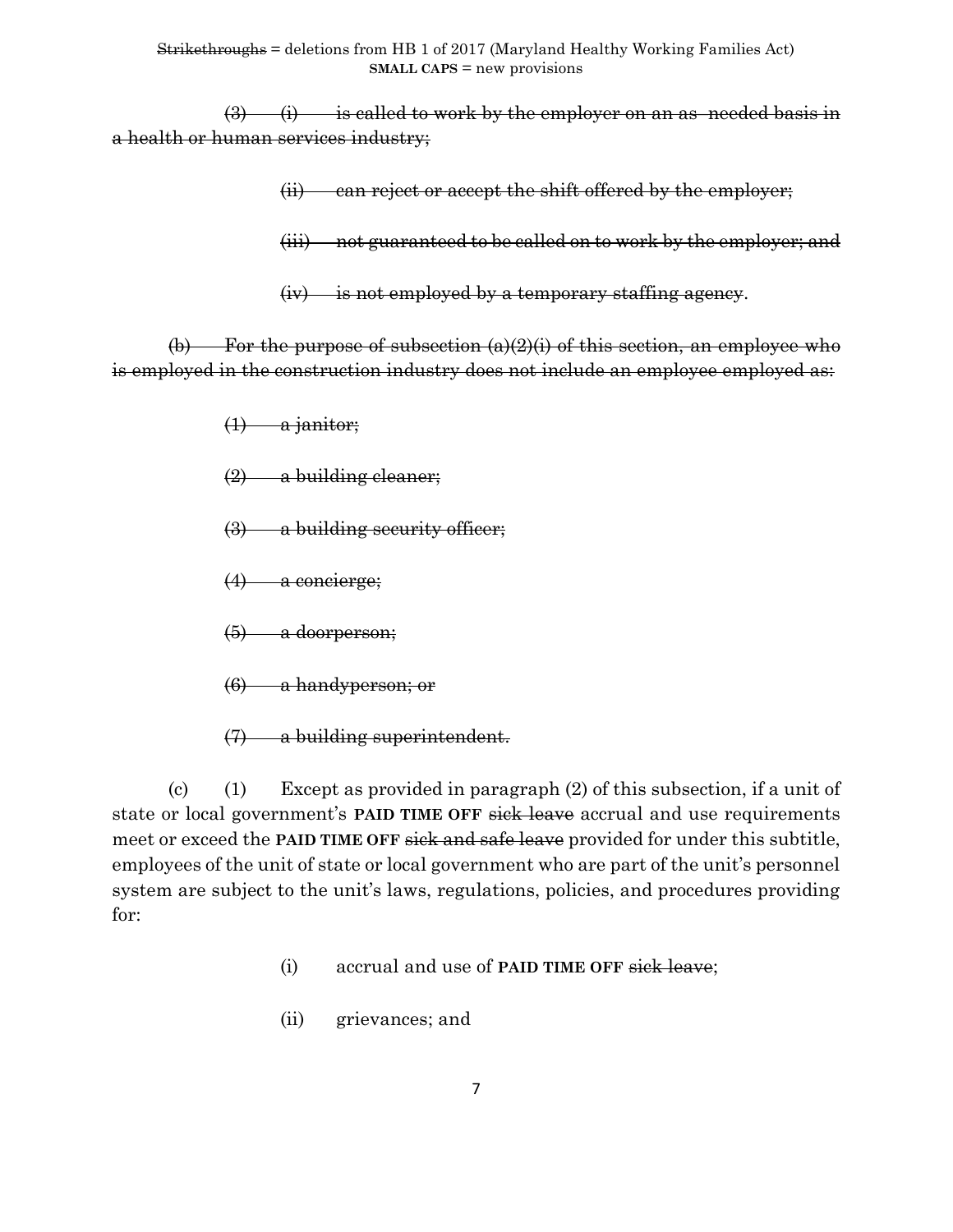(iii) disciplinary actions.

(2) employees of a unit of state government that are entitled to **PAID TIME OFF** sick and safe leave under this subtitle and who are not covered by the unit's **PAID TIME OFF** sick leave and accrual and use requirements are subject to § 3–1308 of this subtitle.

3–1304.

(a) (1) (i) Subject to subparagraph (iii) **(II)** of this paragraph, an employer that employs 15 or more employees shall provide an employee with **PAID TIME OFF** earned sick and safe leave that is paid at the same wage rate as the employee normally earns **IF:**

**EMPLOYEES;**

### **A. IN 2018, THE EMPLOYER EMPLOYED 50 OR MORE**

# **B. IN 2019, THE EMPLOYER EMPLOYS 40 OR MORE**

**EMPLOYEES; AND** 

**C. IN 2020 AND EACH YEAR THEREAFTER, THE EMPLOYER EMPLOYS 25 OR MORE EMPLOYEES.**

(ii) An employer that employs 14 or fewer employees shall at least provide an employee with unpaid earned sick and safe leave.

(iii) An employer may not be required to pay a tipped employee more than the applicable minimum wage for **PAID TIME OFF** earned sick and safe leave.

(2) (i) For the purpose of determining whether an employer is required to provide paid or unpaid **PAID TIME OFF** earned sick and safe leave under this subsection, the number of employees of an employer shall be determined by calculating the average monthly number of employees employed by the employer during the immediately preceding year.

(ii) Each employee of an employer shall be included in the calculation made under subparagraph (i) of this paragraph **PROVIDED THAT, DURING**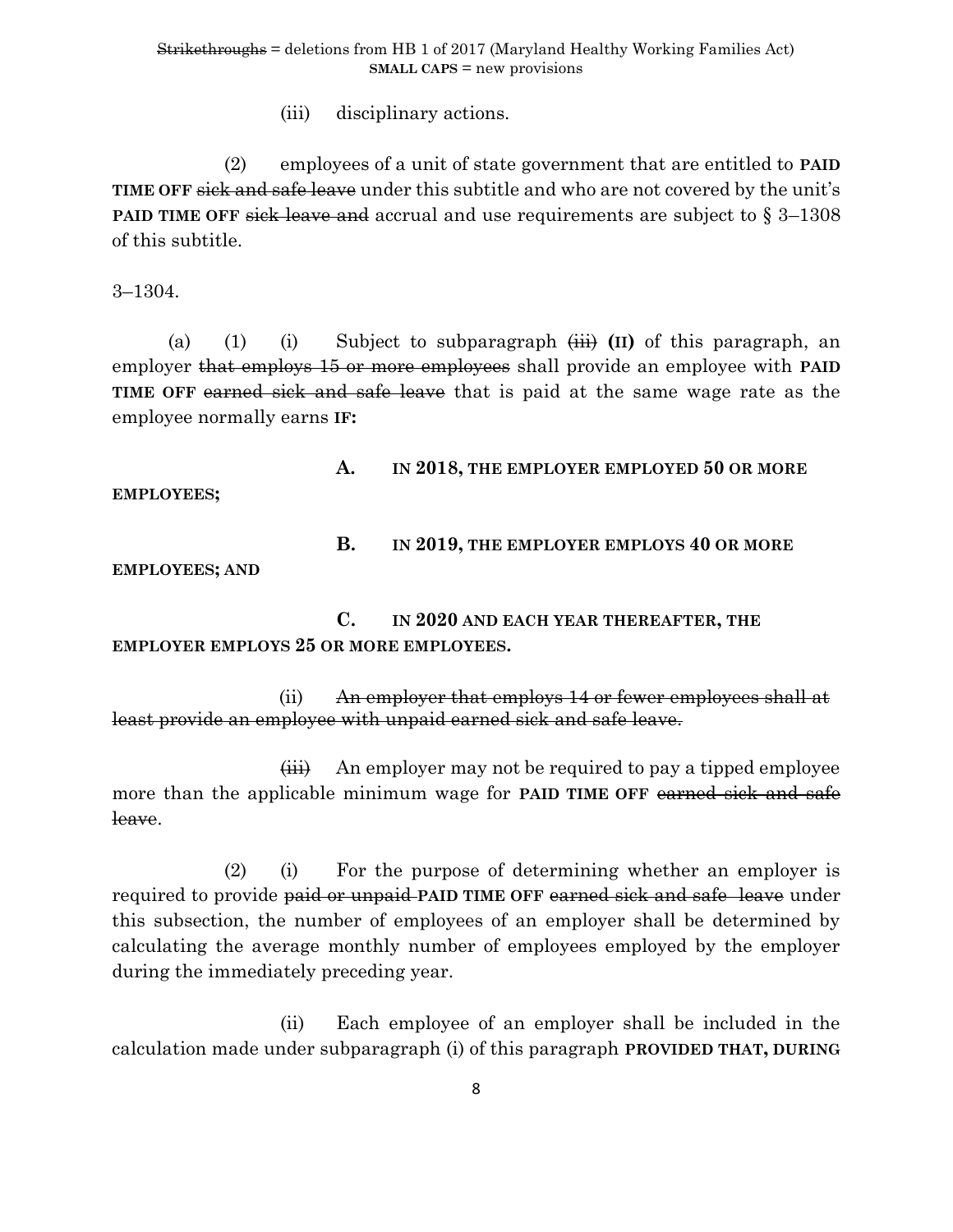**THE IMMEDIATELY PRECEDING CALENDAR YEAR, THE EMPLOYEE WAS EMPLOYED BY THE EMPLOYER AT LEAST 120 DAYS TOTAL** without regard to whether the employee is a full–time, part–time, temporary, or seasonal employee or would be eligible for earned sick and safe leave benefits under this subsection.

(b) The **PAID TIME OFF** earned sick and safe leave provided under subsection (a) of this section shall accrue at a rate of at least 1 hour for every 30 hours an employee works.

(c) An employer may not be required to allow an employee to:

(1) earn more than 40 hours of **PAID TIME OFF** earned sick and safe leave in a year;

(2) use more than 64 hours of **PAID TIME OFF** earned sick and safe leave in a year;

(3) accrue a total of more than 64 hours at any time; or

(4) use **PAID TIME OFF** earned sick and safe leave during the first 106 **120** calendar days the employee works for the employer; or

 $(5)$  accrue earned sick and safe leave during a:

(i) 2–week pay period in which the employee worked fewer than 24 hours total;

 $(ii)$  – 1–week pay period if the employee worked fewer than a combined total of 24 hours in the current and the immediately preceding pay period;  $\Theta$ **r** 

(iii) pay period in which:

1. the employee is paid twice a month regardless of the number of weeks in a pay period; and

2. the employee worked fewer than 26 hours in the pay

period.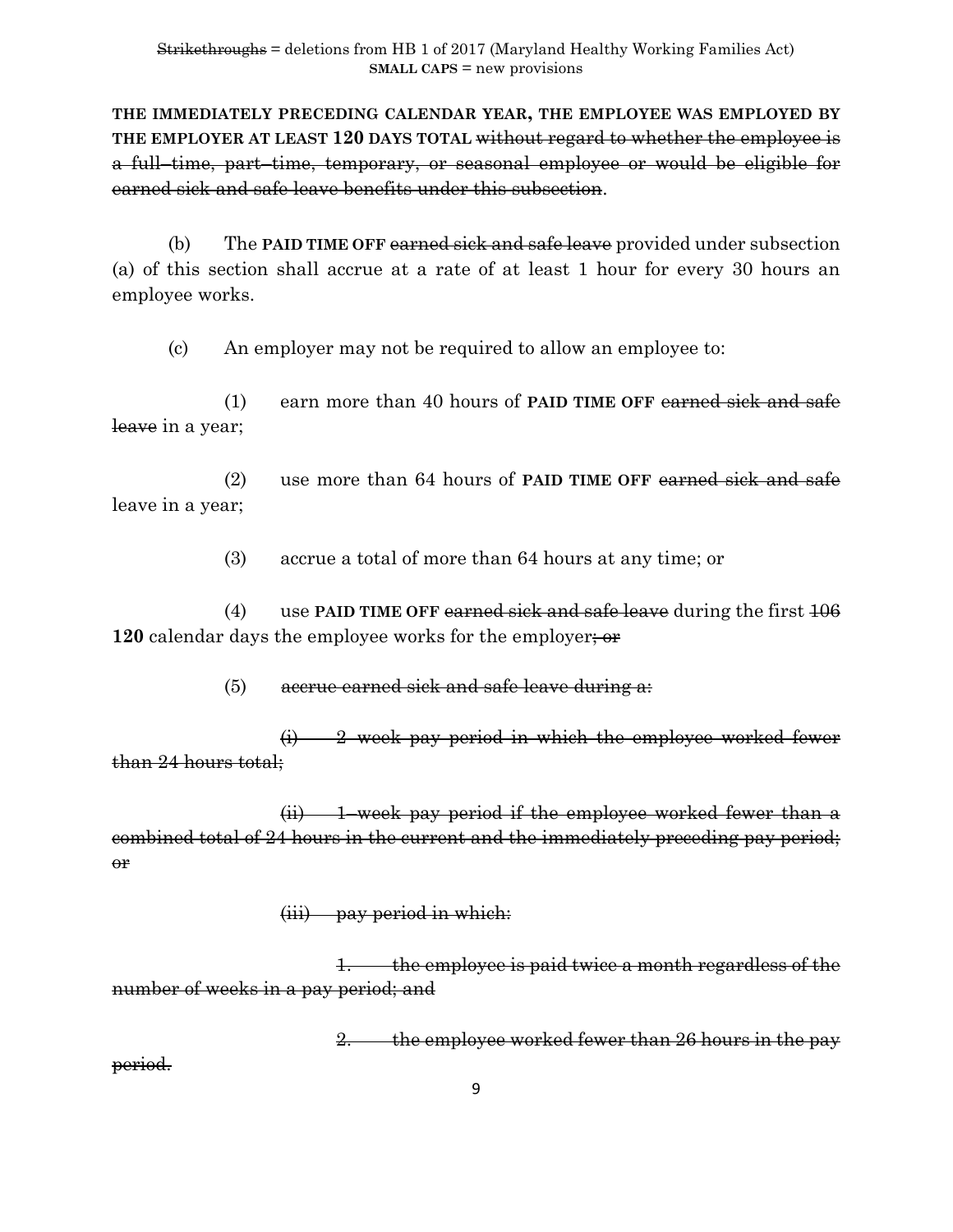(d) At the beginning of each year, an employer may award to an employee the full amount of **PAID TIME OFF** earned sick and safe leave that an employee would earn over the course of the year rather than awarding the leave as the leave accrues during the year.

(e) (1) Except as provided in paragraph (2) of this subsection, for the purposes of calculating the accrual of **PAID TIME OFF** earned sick and safe leave, an employee who is exempt from overtime wage requirements under the federal Fair Labor Standards Act is assumed to work 40 hours each workweek.

(2) If the employee's normal workweek is less than 40 hours, the number of hours in the normal workweek shall be used.

(f) **PAID TIME OFF** Earned sick and safe leave shall begin to accrue:

(1) January 1, 2018; or

(2) if the employee is hired after January 1, 2018, the date on which the employee begins employment with the employer.

(g) (1) Subject to paragraphs  $(2)$  and  $(3)$  of this subsection, if an employee has unused **PAID TIME OFF** earned sick and safe leave at the end of each year, the employee may carry over the balance of the **PAID TIME OFF** earned sick and safe leave to the following year.

(2) An employer may not be required to allow an employee to carry over more than 40 hours of **PAID TIME OFF** earned sick and safe leave under paragraph (1) of this subsection.

(3) An employer may not be required to allow an employee to carry over unused **PAID TIME OFF** earned sick and safe leave under paragraph (1) of this subsection if:

(i) the employer awards the employee the full amount of **PAID TIME OFF** earned sick and safe leave at the beginning of each year under subsection (d) of this section; or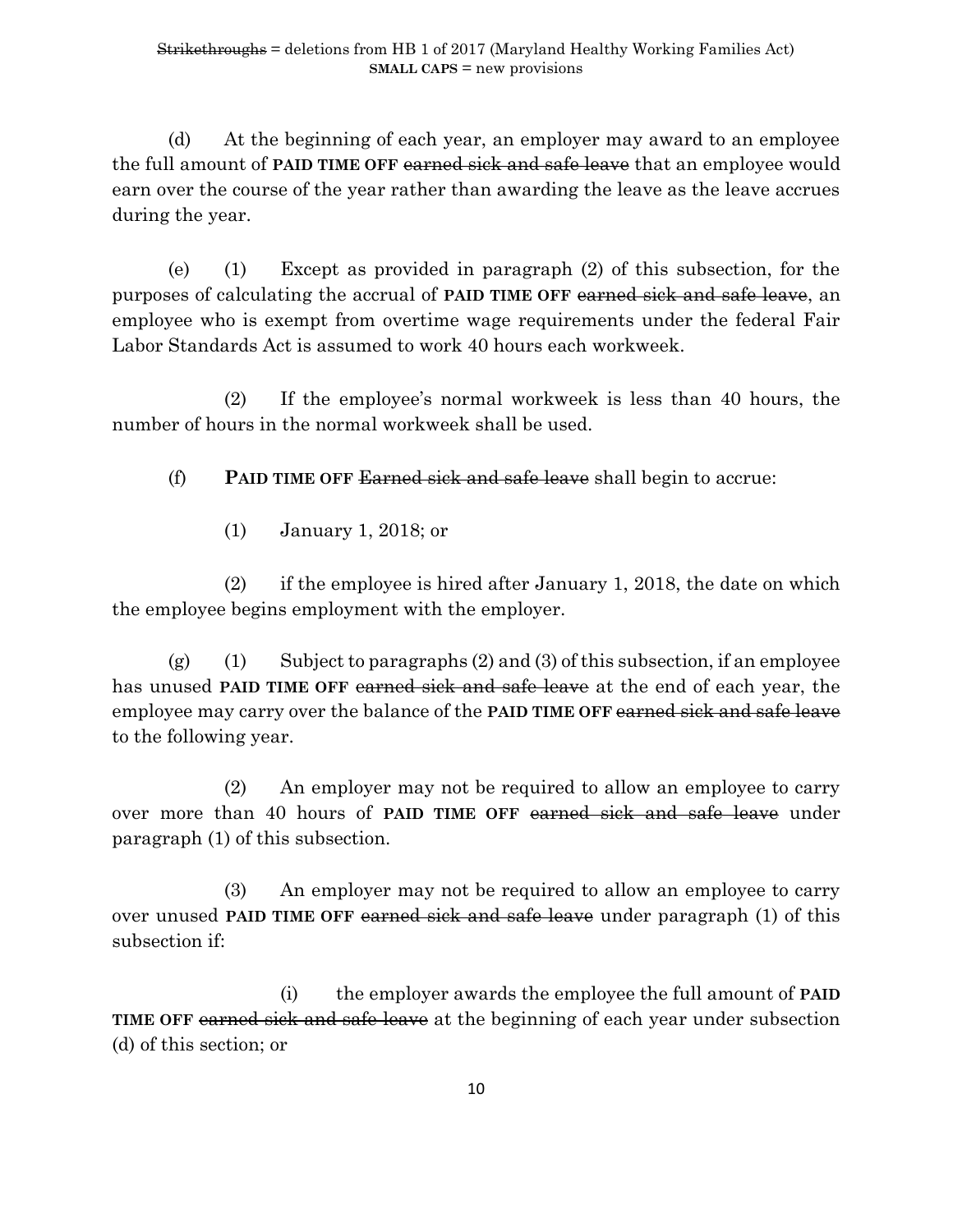(ii) the employee is employed by a nonprofit entity or a governmental unit in accordance with a grant, the duration of which is limited to 1 year and is not subject to renewal.

(h) If an employee is rehired by the employer within  $37$  weeks after leaving the employment of the employer, the employer shall reinstate any unused earned sick and safe leave that the employee had when the employee left the employment of the employer unless the employer voluntarily paid out the unused earned sick and safe leave on the termination of employment.

(i) (1) An employer may allow an employee to use **PAID TIME OFF** earned sick and safe leave before the employee accrues the amount needed.

(2) If an employee is allowed under paragraph (1) of this subsection to use **PAID TIME OFF** earned sick and safe leave before it has accrued, the employer may deduct the amount paid for the **PAID TIME OFF** earned sick and safe leave from the wages paid to the employee on the termination of employment under § 3–505 of this title if:

(i) the employer and employee mutually consented to the deduction as evidenced by a document signed by the employee; and

(ii) the employee leaves the employment of the employer before the employee has accrued the amount of **PAID TIME OFF** earned sick and safe leave that was used.

(j) (**I**) An employer may not be required to pay out on the termination of employment unused **PAID TIME OFF** earned sick and safe leave accrued by an employee.

(k) (**J)** An employer who acquires, by sale or otherwise, another employer shall allow all employees of the original employer who remain employed by the successor employer to retain all unused **PAID TIME OFF** earned sick and safe leave accrued during employment with the original employer.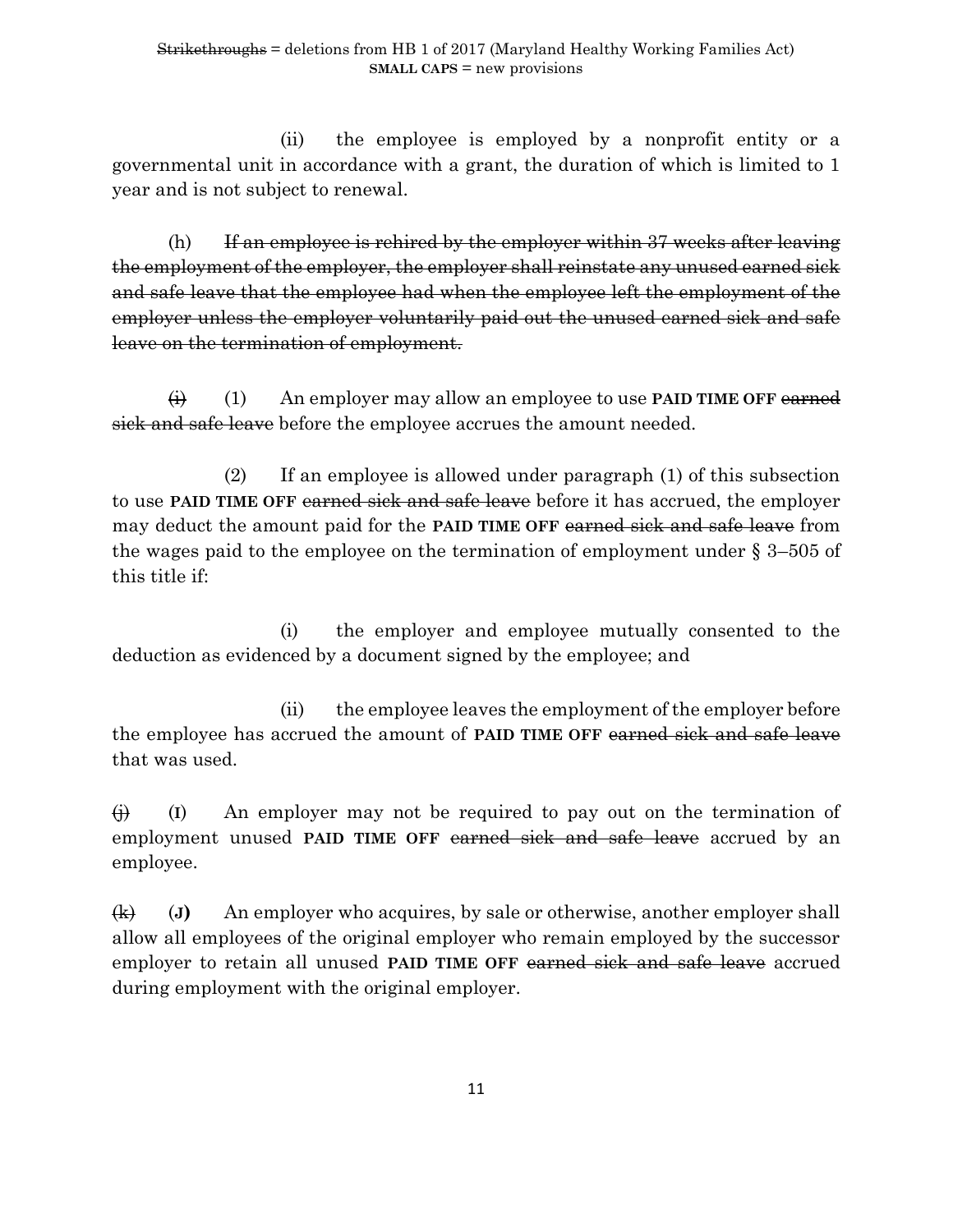**(K) AN EMPLOYER MAY DENY A REQUEST TO TAKE PAID TIME OFF IF:**

**(1) THE EMPLOYER IS A PRIVATE EMPLOYER LICENSED UNDER TITLE 7 OR TITLE 10 OF THE HEALTH – GENERAL ARTICLE TO PROVIDE SERVICES TO DEVELOPMENTALLY DISABLED OR MENTALLY ILL INDIVIDUALS;**

**(2) THE NEED TO USE PAID TIME OFF IS FORESEEABLE;**

**(3) AFTER EXERCISING REASONABLE EFFORTS, THE EMPLOYER IS UNABLE TO PROVIDE A SUITABLE REPLACEMENT EMPLOYEE; AND** 

**(4) THE EMPLOYEE'S ABSENCE WILL CAUSE A DISRUPTION OF SERVICE TO AT LEAST ONE INDIVIDUAL WITH A DEVELOPMENTAL DISABILITY OR MENTAL ILLNESS.**

**(L) (1) AN EMPLOYER MAY NOT REQUIRE DISCLOSURE OF DETAILS RELATING TO DOMESTIC VIOLENCE, SEXUAL ASSAULT, SEXUAL CONTACT OR STALKING OR THE DETAILS OF AN EMPLOYEE'S OR AN EMPLOYEE'S FAMILY MEMBER'S HEALTH INFORMATION AS A CONDITION OF PROVIDING, EARNING, ACCRUING OR USING PAID TIME OFF UNDER THIS SUBTITLE.**

**(2) IF AN EMPLOYER POSSESSES HEALTH INFORMATION OR INFORMATION PERTAINING TO DOMESTIC VIOLENCE, SEXUAL ASSAULT, SEXUAL CONTACT, OR STALKING ABOUT AN EMPLOYEE OR EMPLOYEE'S FAMILY MEMBER, SUCH INFORMATION SHALL BE TREATED AS CONFIDENTIAL AND NOT DISCLOSED EXCEPT TO THE AFFECTED EMPLOYEE OR WITH THE PERMISSION OF THE AFFECTED EMPLOYEE UNLESS REQUIRED BY EXISTING REGULATION OR LAW**.

3–1305.

**(A) AN EMPLOYER MAY APPLY TO THE DEPARTMENT FOR A HARDSHIP WAIVER FROM THE REQUIREMENTS OF THIS SUBTITLE.**

**(B) (1) THE DEPARTMENT SHALL WAIVE THE REQUIREMENTS OF THIS SUBTITLE FOR AN EMPLOYER THAT CAN PROVIDE SPECIFIC AND DEMONSTRATED EVIDENCE THAT A SIGNIFICANT FINANCIAL HARDSHIP WILL RESULT FROM THE EMPLOYER'S COMPLIANCE WITH THIS SUBTITLE.**

 **(2) EVIDENCE PROVIDED UNDER PARAGRAPH (1) OF THIS SUBSECTION MAY INCLUDE EVIDENCE THAT COMPLIANCE WITH THIS SUBTITLE:**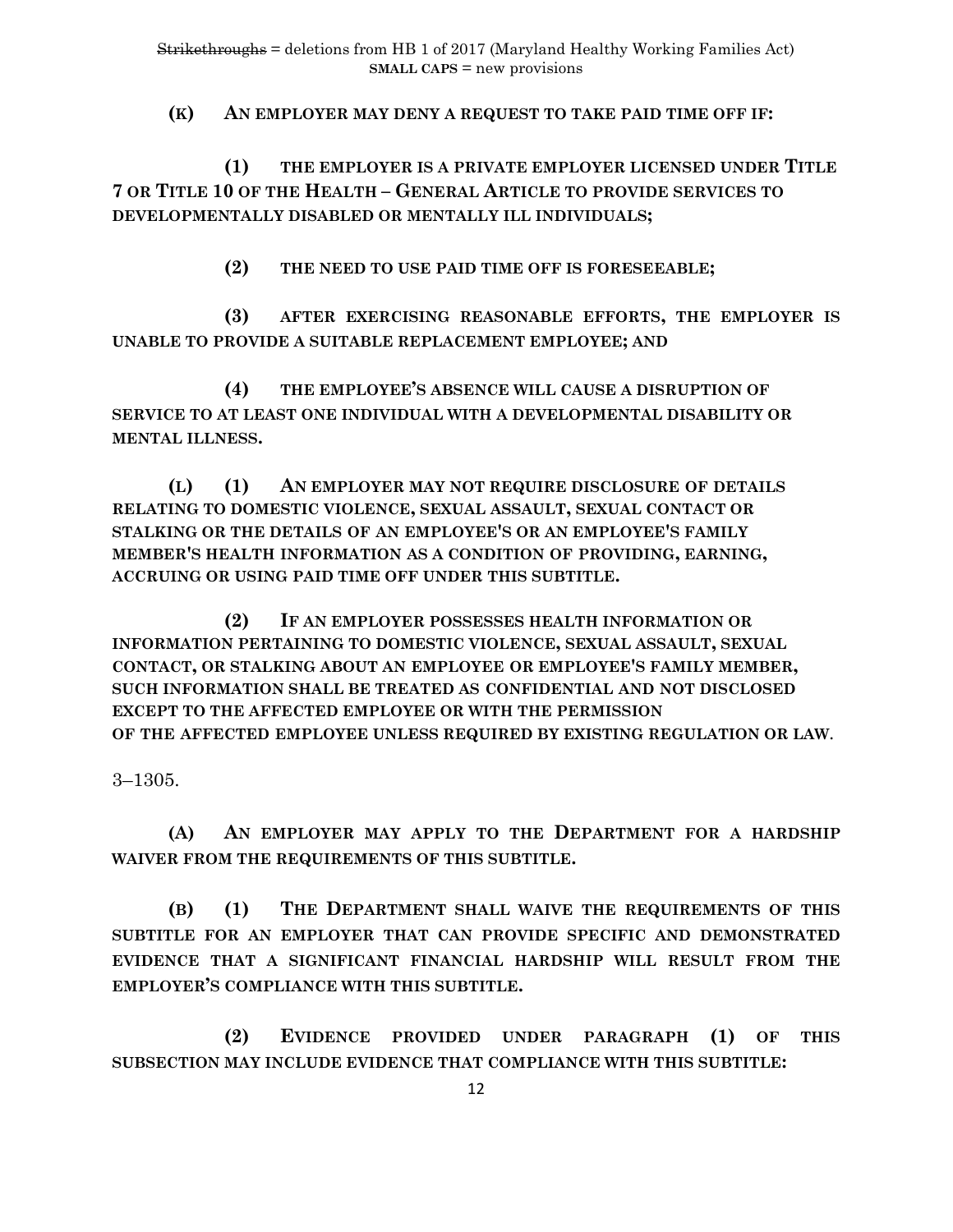**(I) CREATES A RISK THAT THE EMPLOYER WILL HAVE TO CEASE OPERATIONS;**

 **(II) MAY FORCE THE EMPLOYER TO TERMINATE THE EMPLOYMENT OF EMPLOYEES; AND** 

 **(III) PLACES THE EMPLOYER AT A COMPETITIVE DISADVANTAGE WITH EMPLOYERS THAT ARE NOT SUBJECT TO THIS SUBTITLE.**

**(C) THE DEPARTMENT SHALL ADOPT REGULATIONS TO CARRY OUT THIS SECTION, INCLUDING REGULATIONS THAT:**

**(1) ESTABLISH A PROCESS FOR RECEIVING, PROCESSING, AND REVIEWING WAIVER APPLICATIONS; AND** 

**(2) PROVIDE GUIDANCE ABOUT THE APPLICATION OF THIS SECTION.**

**(D) THE DEPARTMENT SHALL REQUIRE AN EMPLOYER SEEKING A HARDSHIP WAIVER TO REAPPLY BIENNIALLY.**

(a) An employer shall allow an employee to use earned sick and safe leave:

(1) to care for or treat the employee's mental or physical illness, injury, or condition;

 $(2)$  to obtain preventive medical care for the employee or employee's family member;

(3) to care for a family member with a mental or physical illness, injury, or condition;

(4) for maternity or paternity leave; or

 $(5)$  if: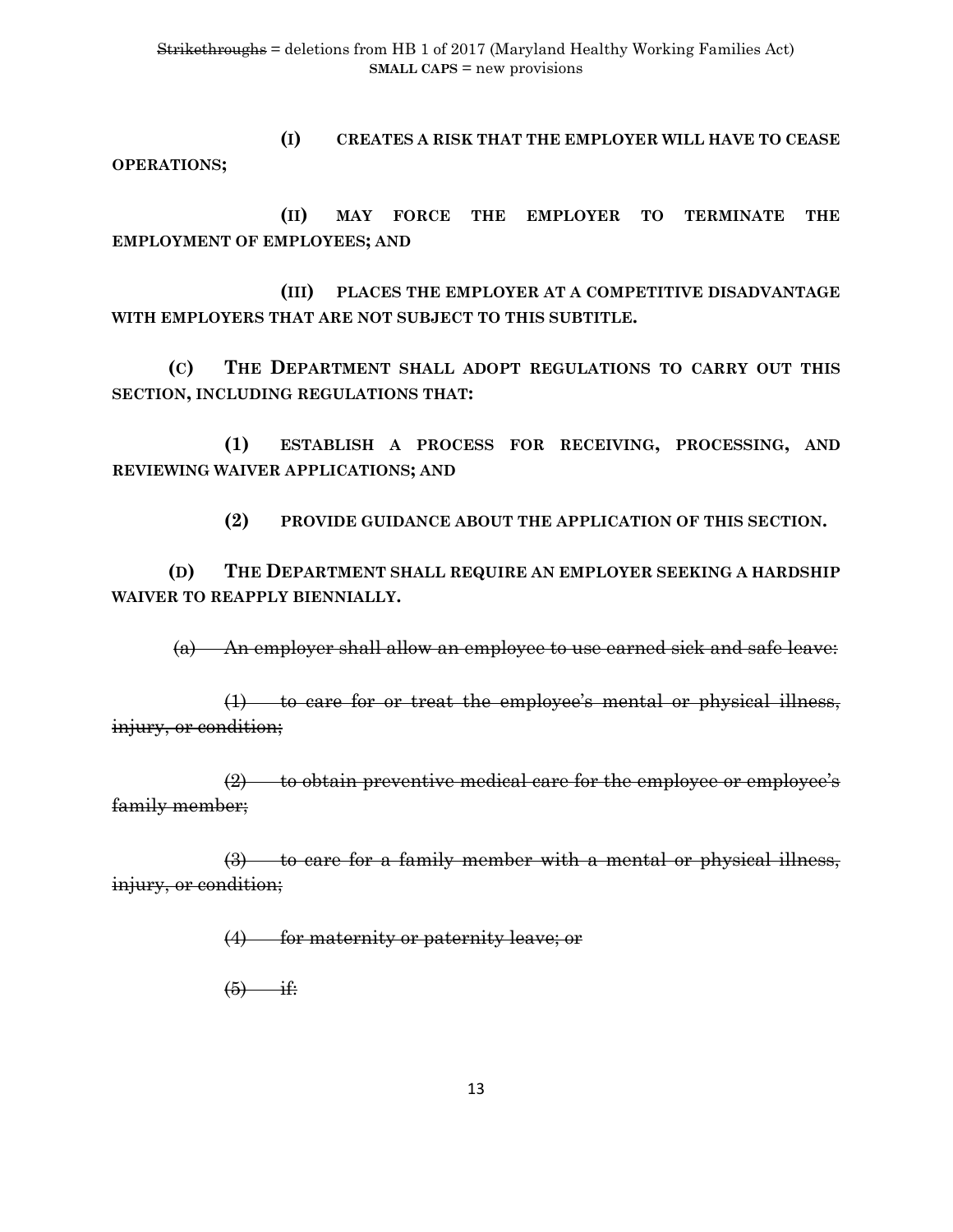(i) the absence from work is necessary due to domestic violence, sexual assault, or stalking committed against the employee or the employee's family member; and

(ii) the leave is being used:

1. by the employee to obtain for the employee or the employee's family member:

A. medical or mental health attention that is related to the domestic violence, sexual assault, or stalking;

B. services from a victim services organization related to the domestic violence, sexual assault, or stalking; or

C. legal services or proceedings related to or resulting from the domestic violence, sexual assault, or stalking; or

2. during the time that the employee has temporarily relocated due to the domestic violence, sexual assault, or stalking.

 $(b)$  (1) If the need to use earned sick and safe leave is foreseeable, an employer may require an employee to provide reasonable advance notice of not more than 7 days before the date the earned sick and safe leave would begin.

(2) If the need to use earned sick and safe leave is not foreseeable, an employee shall:

(i) provide notice to an employer as soon as practicable; and

(ii) generally comply with the employer's notice or procedural requirements for requesting or reporting other leave, if those requirements do not interfere with the employee's ability to use earned sick and safe leave.

(3) An employer may deny a request to take earned sick and safe leave if: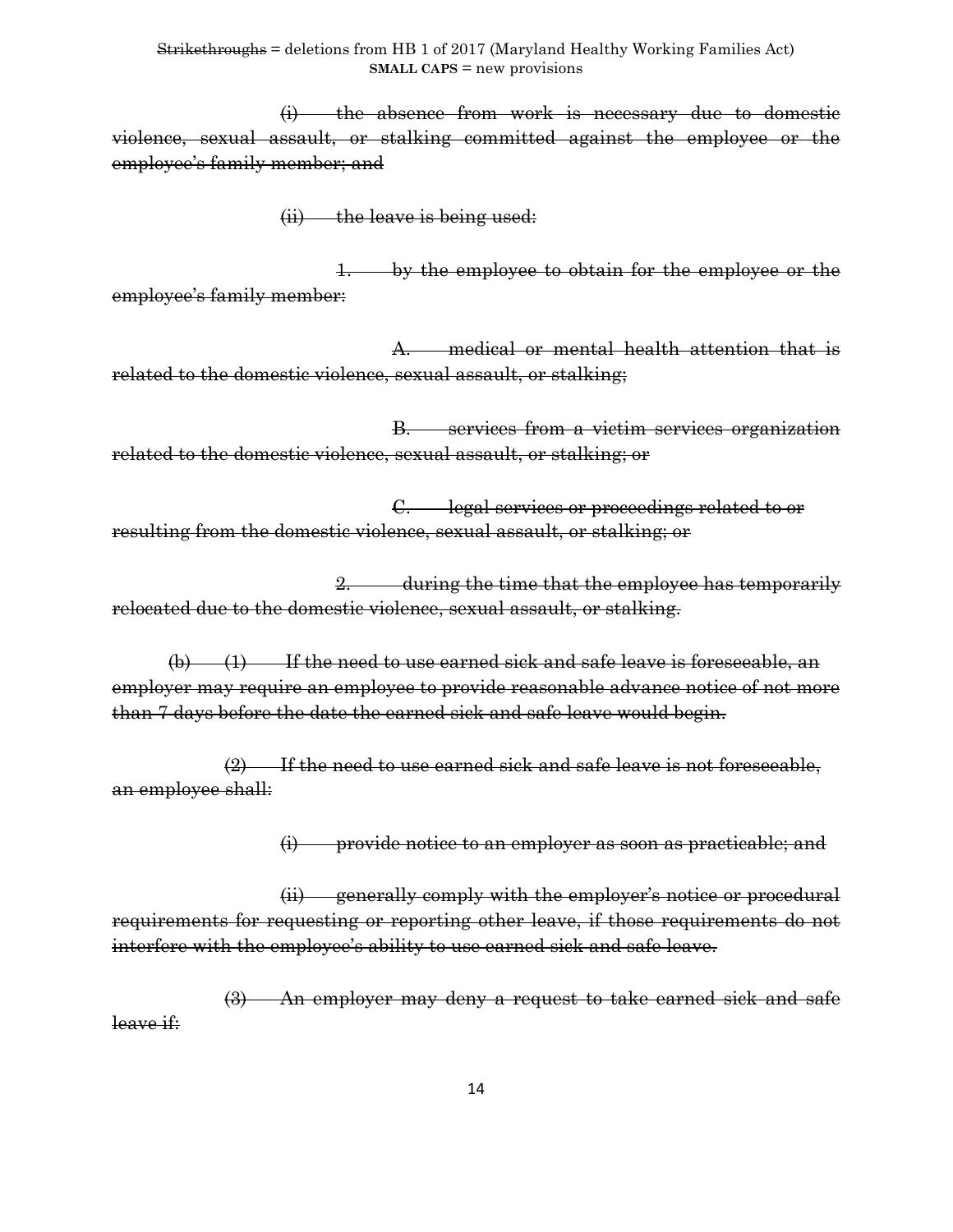$(i)$  1. an employee fails to provide the notice required under paragraphs (1) or (2) of this subsection; and

2. the employee's absence will cause a disruption to

the employer; or

 $(ii)$  1. the employer is a private employer licensed under Title 7 or Title 10 of the Health – General Article to provide services to developmentally disabled or mentally ill individuals;

2. the need to use earned sick and safe leave is

foreseeable;

3. after exercising reasonable efforts, the employer is unable to provide a suitable replacement employee; and

4. the employee's absence will cause a disruption of service to at least one individual with a developmental disability or mental illness.

(c) An employer may not require that an employee who is requesting earned sick and safe leave search for or find an individual to work in the employee's stead during the time the employee is taking the leave.

(d) (1) (i) Instead of taking earned sick and safe leave under this section, by mutual consent of the employer and employee, an employee may work additional hours or trade shifts with another employee during a pay period, or the following pay period, to make up work hours that the employee took off for which the employee could have taken earned sick and safe leave.

(ii) An employee is not required to offer or to accept an offer of additional work hours or a trade in shifts.

(iii) if an employee works additional hours or trades shifts under subparagraph (i) of this paragraph, the employer may not deduct the absence from the employee's accrued earned sick and safe leave.

 $(2)$  (i) This paragraph applies only to an employee employed in the restaurant industry who is compensated as a tipped employee under  $\frac{2}{3}$  419 of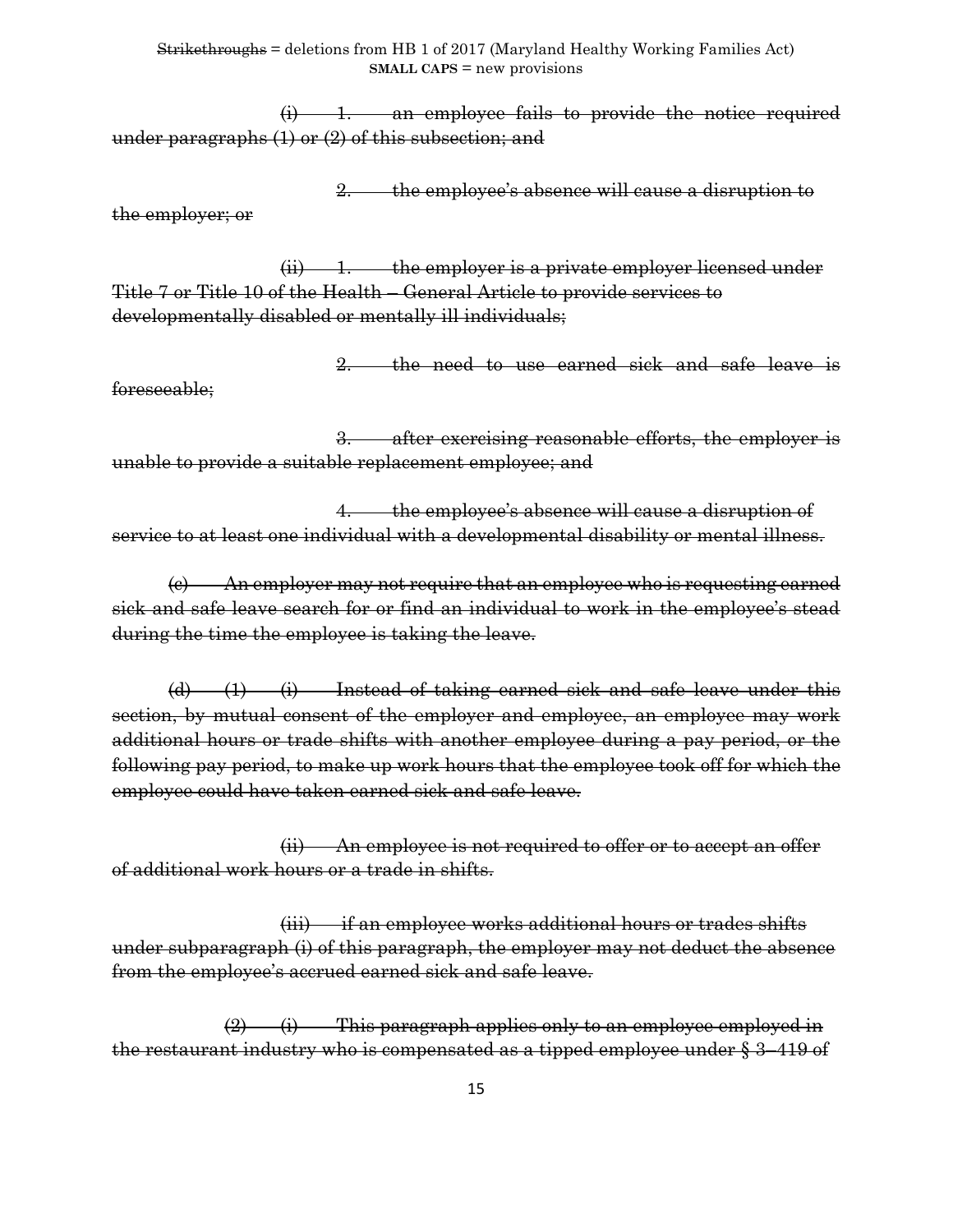this title and who would be entitled to paid leave under § 3–1304 of this subtitle if the employee:

1. needs to take earned sick and safe leave;

2. prefers and is able to work additional hours or trade shifts with another employee in the same pay period or the following pay period; and

3. requires the employer to arrange coverage of the

shift.

(ii) If the employer is contacted to arrange the coverage of a shift under subparagraph (i) of this paragraph, the employer shall have the discretion to offer the employee a choice of:

1. being paid the minimum wage required under § 3– 413 of this title for the employee's absence; or

2. working an equivalent shift of the same number of hours in the same pay period or the following pay period.

(iii) An employer that does not offer the tipped employee the choice under subparagraph (ii) of this paragraph shall pay to the employee the minimum wage required under § 3–413 of this title for the use of the earned sick and safe leave.

(iv) An employer may deduct an absence taken under this paragraph from the employee's accrued earned sick and safe leave.

(3) An employer is not required to consent to an employee's request to work additional hours or trade shifts if the additional hours or trade in shifts would result in the employer being required to pay overtime to the employee.

(e)  $(1)$  Except as provided in paragraph  $(2)$  of this subsection, an employee may take earned sick and safe leave in the smallest increment that the employer's payroll system uses to account for absences or use of the employee's work time.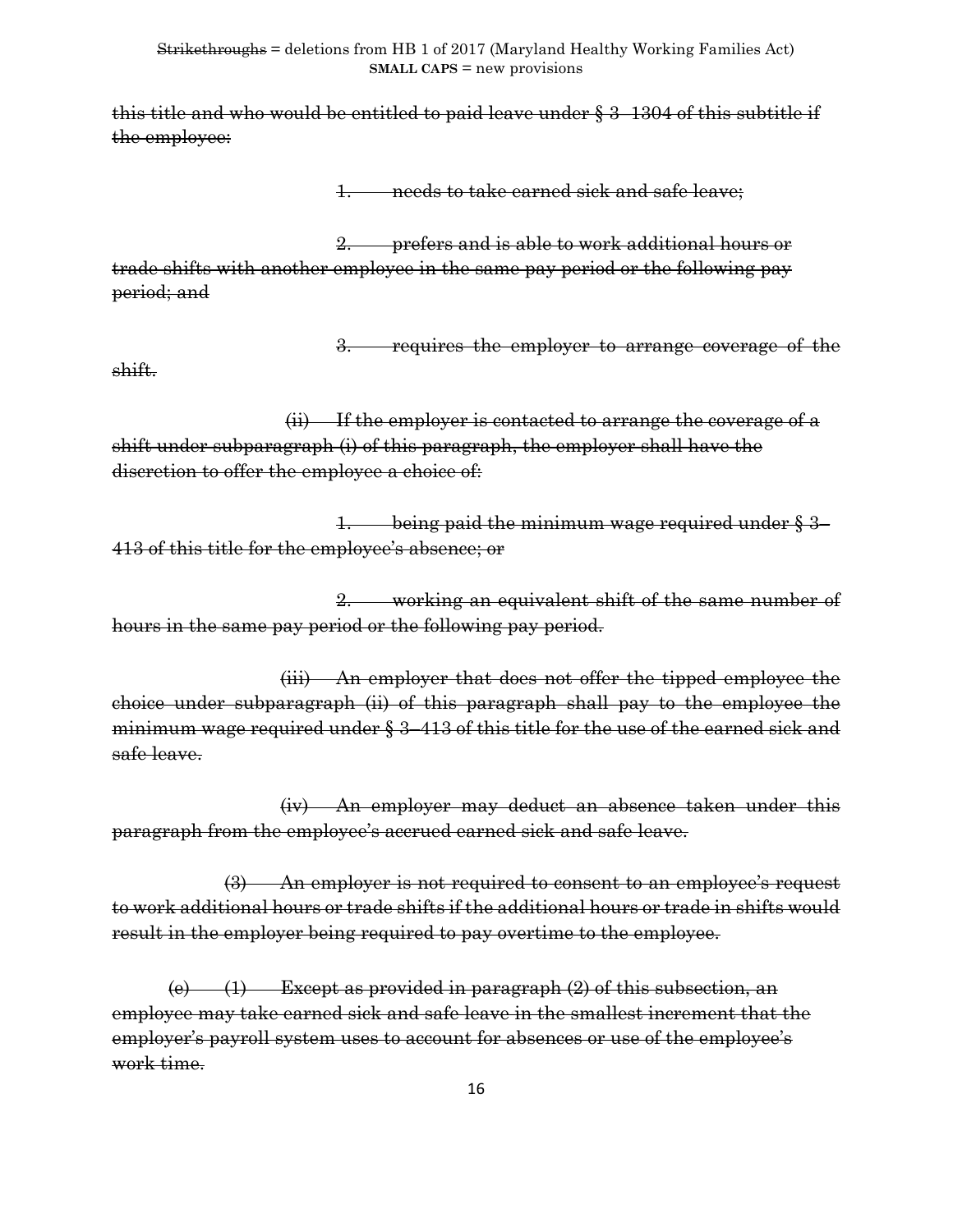(2) An employer may require an employee to take earned sick and safe leave in an increment not exceeding 4 hours.

 $(f)$  (1) When wages are paid to an employee, the employer shall provide in writing by any reasonable method a statement regarding the amount of earned sick and safe leave that is available for use by the employee.

 $(2)$  An employer may satisfy the requirement under paragraph  $(1)$ of this subsection by providing an online system through which an employee may ascertain the balance of the employee's available earned sick and safe leave.

 $\left( \mathbf{g} \right)$  (1) An employer may require an employee who uses earned sick and safe leave to provide verification that the leave was used appropriately under subsection (a) of this section if:

(i) the leave was used for more than two consecutive scheduled shifts; or

 $(ii)$  1. the employee used the leave during the period between the first 107 and 120 calendar days, both inclusive, that the employee was employed by the employer; and

2. the employee agreed to provide verification under terms mutually agreed to by the employer and the employee at the time the employee was hired by the employer.

(2) If an employee fails or refuses to provide verification as required by an employer under paragraph (1) of this subsection, the employer may deny a subsequent request to take earned sick and safe leave for the same reason.

3–1306.

(a) An employer shall notify the employer's employees that the employees are entitled to **PAID TIME OFF** earned sick and safe leave under this subtitle.

(b) The notice provided under subsection (a) of this section shall include: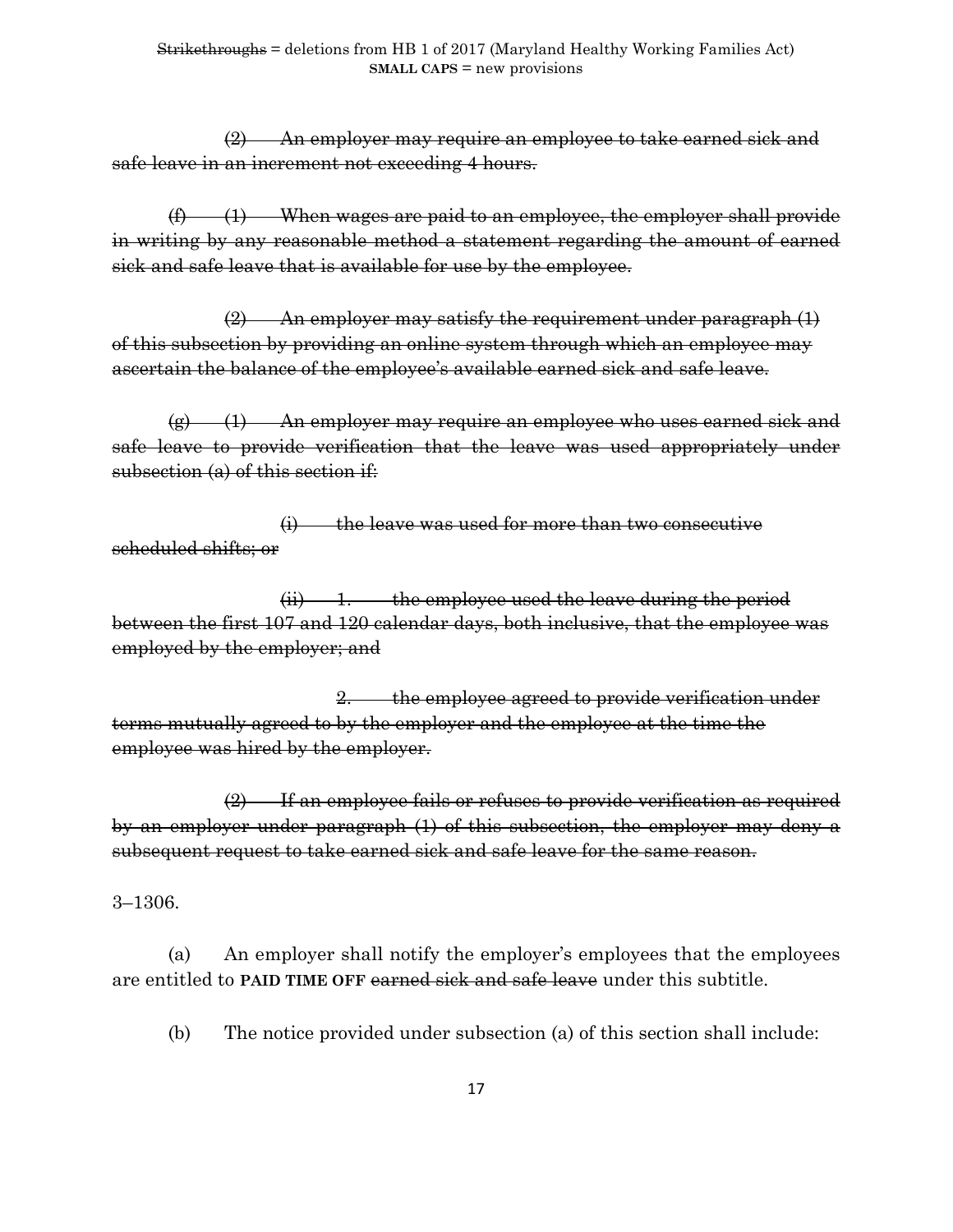(1) a statement of how **PAID TIME OFF** earned sick and safe leave is accrued under § 3–1304 of this subtitle;

 $(2)$  the purposes for which the employer is required to allow an employee to use carned sick and safe leave under § 3–1305 of this subtitle;

(3) a statement regarding the prohibition:

(i) in  $\S$  3–1309 of this subtitle against the employer taking adverse action against an employee who exercises a right under this subtitle; and

(ii) in  $\S 3-1310$  of this subtitle against an employee making a complaint, bringing an action, or testifying in an action in bad faith; and

(4) **(3)** information regarding the right of an employee to report an alleged violation of this subtitle by the employer to the Commissioner or to bring a civil action under § 3–1308(c) of this subtitle.

(c) The Commissioner shall:

(1) create and make available a poster and a model notice at no charge to the employer that may be used by an employer to comply with subsection (a) of this section; **AND**

(2) develop a model sick and safe leave policy that an employer may use as a sick and safe leave policy in an employee handbook or other written guidance to employees concerning employee benefits or leave provided by the employer; and

(3) provide technical assistance to an employer, if an employer requests assistance regarding implementing the provisions of this subtitle.

(d) The Department shall post the notice and model sick and safe leave policy created and developed under subsection  $(c)(1)$  and  $(2)$  of this section on the Department's Web site in a downloadable format.

3–1307.

(a) An employer shall keep for at least 3 years a record of: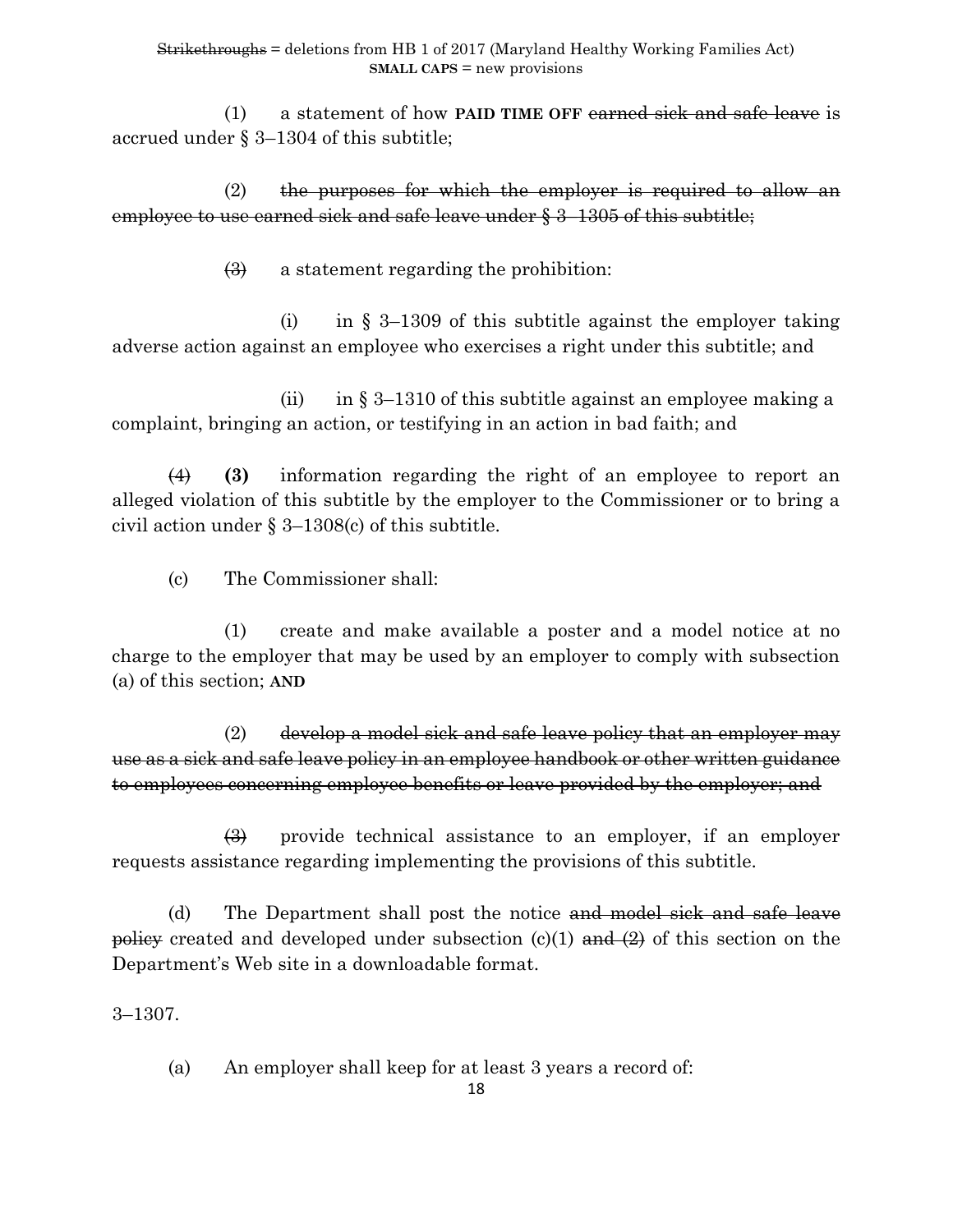(1) **PAID TIME OFF** earned sick and safe leave accrued by each employee; and

(2) **PAID TIME OFF** earned sick and safe leave used by each employee.

(b) The Commissioner may inspect a record kept under subsection (a) of this section for the purpose of determining whether the employer is complying with the provisions of this subtitle.

(c)  $(1)$  An employer that fails to keep accurate records or refuses to allow the Commissioner to inspect a record kept under subsection (a) of this section creates a rebuttable presumption that the employer violated this subtitle.

 $\left(2\right)$  The Commissioner may waive a civil penalty assessed under this subtitle if the penalty was assessed for a violation that was due to an error caused by a third–party payroll service provider with whom the employer in good faith contracted for services.

3–1308.

(a) **(1)** If an employee believes that an employer has violated this subtitle, the employee may file a written complaint with the Commissioner.

**(B) IF THE COMMISSIONER RECEIVES A COMPLAINT UNDER SUBSECTION (A) OF THIS SUBSECTION, THE COMMISSIONER SHALL:**

**(1) TRY TO RESOLVE THE ISSUE INFORMALLY; OR**

**(2) DETERMINE WHETHER THE EMPLOYER HAS VIOLATED THIS SECTION.**

**(C) IF THE COMMISSIONER DETERMINES THAT THE EMPLOYER HAS VIOLATED THIS SECTION, THE COMMISSIONER SHALL:**

**(1) ISSUE AN ORDER COMPELLING COMPLIANCE WITH THIS SECTION; AND**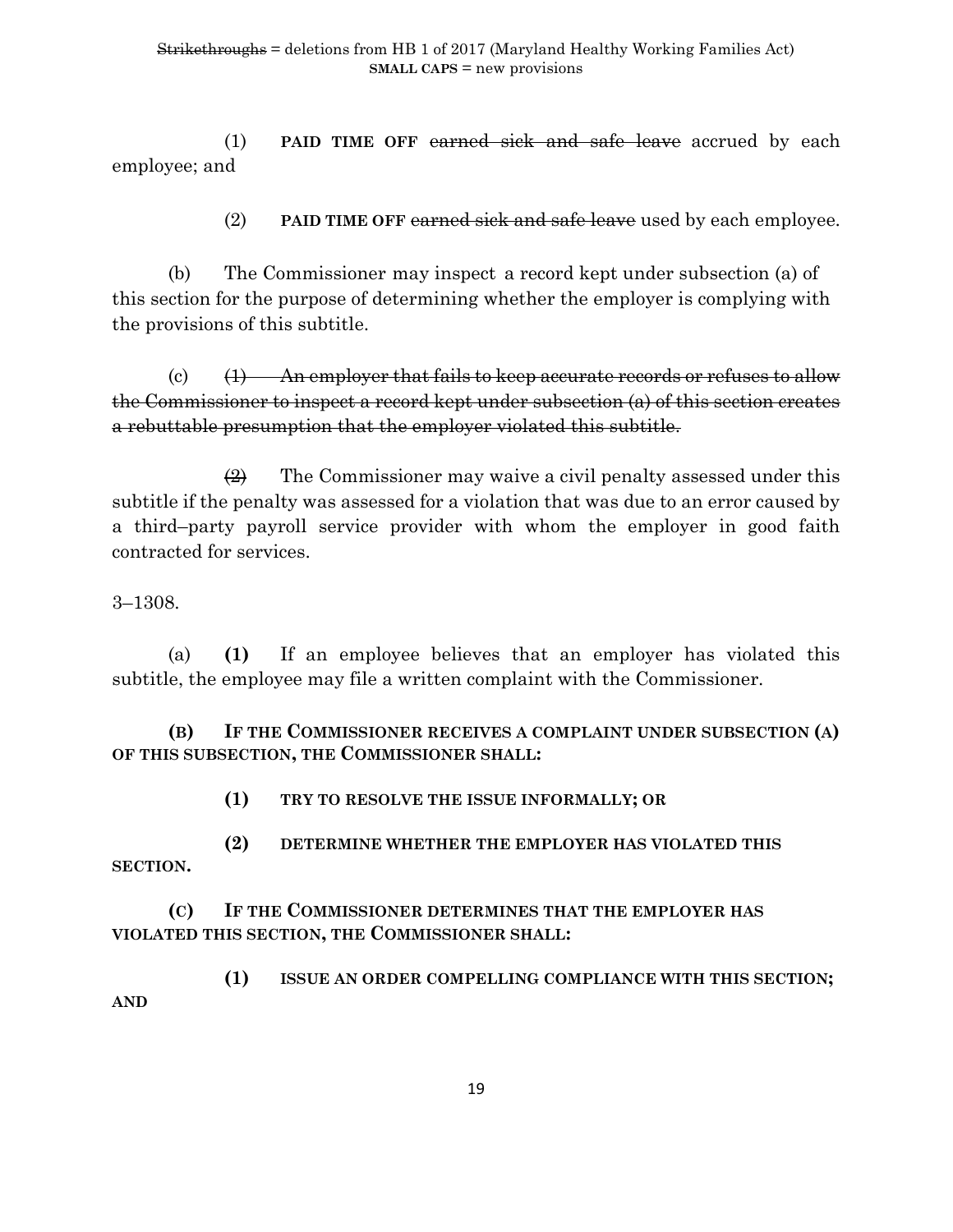**OF:**

# **(2) IN THE COMMISSIONER'S DISCRETION, ASSESS A CIVIL PENALTY**

**(I) UP TO \$300 FOR EACH EMPLOYEE FOR WHOM THE EMPLOYER IS NOT IN COMPLIANCE WITH THIS SECTION; OR**

**(II) UP TO \$600 FOR EACH EMPLOYEE FOR WHOM THE EMPLOYER IS NOT IN COMPLIANCE WITH THIS SECTION IF THE VIOLATION OCCURRED WITHIN 3 YEARS AFTER AN EMPLOYEE FILED A PREVIOUS COMPLAINT THAT LED TO A DETERMINATION THAT A VIOLATION HAD OCCURRED.**

**(D) THE PROVISIONS OF SUBSECTIONS (B) AND (C) OF THIS SECTION ARE SUBJECT TO THE NOTICE AND HEARING REQUIREMENTS OF TITLE 10, SUBTITLE 2 OF THE STATE GOVERNMENT ARTICLE.**

**(E) (1) IN DETERMINING WHETHER THERE IS A VIOLATION OF THIS SECTION, THE COMMISSIONER SHALL CONSIDER IF THE EMPLOYEE HAS BEEN DEPRIVED OF A RIGHT PURSUANT TO THIS SUBTITLE.**

**(2) IN DETERMINING THE AMOUNT OF ANY CIVIL PENALTY TO BE IMPOSED, THE COMMISSIONER SHALL CONSIDER THE:**

- **(I) SERIOUSNESS OF THE VIOLATION;**
- **(II) SIZE OF THE EMPLOYER'S BUSINESS;**
- **(III) EMPLOYER'S GOOD FAITH IN COMPLYING WITH THIS**

**SECTION; AND**

**(IV) EMPLOYER'S HISTORY OF VIOLATIONS UNDER THIS** 

**SECTION.**

**(F) IF THE EMPLOYER FAILS TO COMPLY WITH AN ORDER ISSUED FOR A VIOLATION UNDER SUBSECTION (C) OF THIS SECTION, THE COMMISSIONER MAY BRING AN ACTION TO ENFORCE THE ORDER AND CIVIL PENALTY IN THE CIRCUIT COURT IN THE COUNTY WHERE THE EMPLOYER IS LOCATED.**

**(G) IF THE EMPLOYER FAILS TO COMPLY WITH AN ORDER ISSUED FOR A SUBSEQUENT VIOLATION AGAINST THE SAME EMPLOYEE UNDER SUBSECTION (C) OF THIS SECTION WITHIN 3 YEARS AFTER THE EMPLOYEE FILED A COMPLAINT THAT IS DETERMINED TO BE A VIOLATION UNDER THIS SUBSECTION, THE ATTORNEY GENERAL OR THE EMPLOYEE MAY BRING AN ACTION TO ENFORCE THE ORDER IN THE CIRCUIT COURT IN THE COUNTY WHERE THE EMPLOYER IS LOCATED.**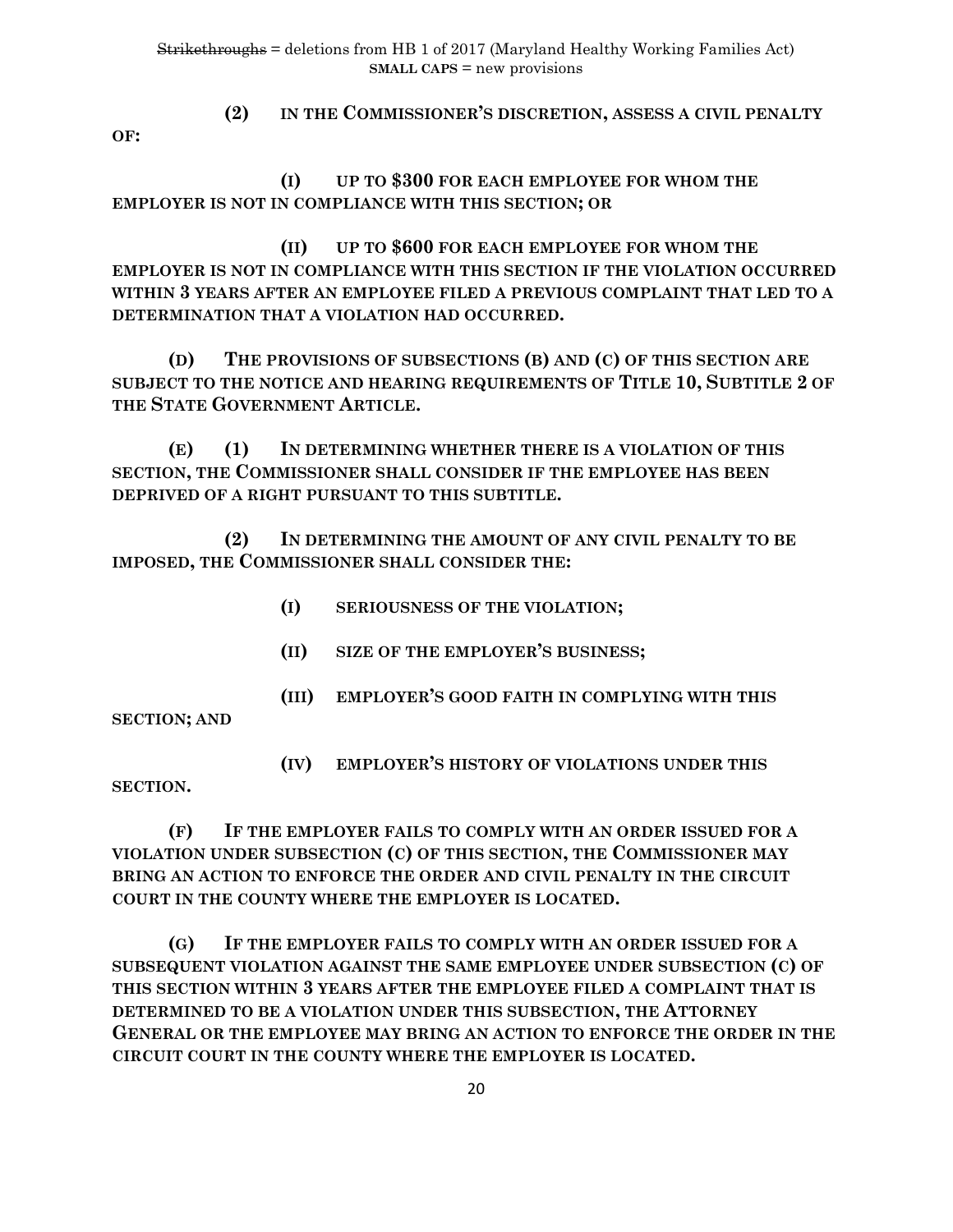# **(H) IF AN EMPLOYEE PREVAILS IN AN ACTION BROUGHT UNDER SUBSECTION (G) OF THIS SECTION, THE EMPLOYEE MAY BE ENTITLED TO ACTUAL DAMAGES AND REASONABLE ATTORNEY'S FEES AND COURT COSTS OF THE EMPLOYEE.**

(1) Within 90 days after the receipt of a written complaint, the Commissioner shall conduct an investigation and attempt to resolve the issue informally through mediation.

 $(2)$  (i) If the Commissioner is unable to resolve an issue through mediation during the period stated in paragraph (1) of this subsection and the Commissioner determines that an employer has violated this subtitle, the Commissioner shall issue an order.

(ii) An order issued under subparagraph (i) of this paragraph:

1. shall describe the violation;

2. shall direct the payment of the full monetary value of any unpaid earned sick and safe leave and any actual economic damages;

3. may, in the commissioner's discretion, direct the payment of an additional amount up to three times the value of the employee's hourly wage for each violation; and

 4. may, in the commissioner's discretion, assess a civil penalty of up to \$1,000 for each employee for whom the employer is not in compliance with this subtitle.

(3) The actions taken under paragraphs (1) and (2) of this subsection are subject to the hearing and notice requirements of Title 10, Subtitle 2 of the State Government Article.

(c) (1) Within 30 days after the Commissioner issues an order, an employer shall comply with the order.

(2) If an employer does not comply with an order within the time period stated in paragraph (1) of this subsection: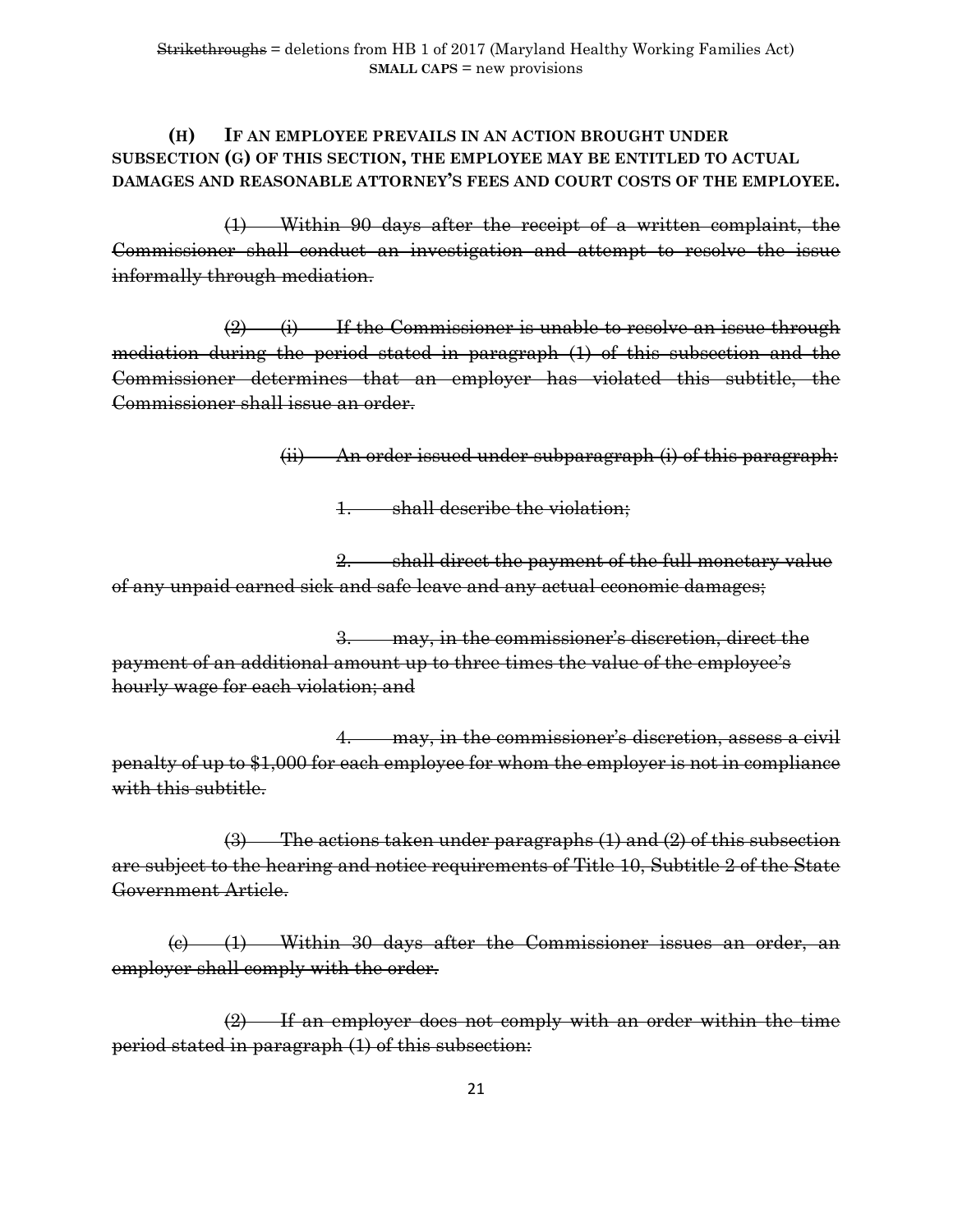(i) The Commissioner may:

1. with the written consent of the employee, ask the Attorney General to bring an action on behalf of the employee in the county where the employer is located; or

2. bring an action to enforce the order for the civil penalty in the county where the employer is located; and

(ii) within 3 years after the date of the order, an employee may bring a civil action to enforce the order in the county where the employer is located.

(3) If an employee prevails in an action brought under paragraph (2)(ii) of this subsection to enforce an order, the court may award:

 $(i)$  three times the value of the employee's unpaid earned sick

and safe leave;

(ii) punitive damages in an amount to be determined by the

court;

(iii) reasonable counsel fees and other costs;

(iv) injunctive relief, if appropriate; and

(v) any other relief that the court deems appropriate.

3–1309.

(a) In this section, "adverse action" includes:

- (1) discharge;
- (2) demotion;
- (3) threatening the employee with discharge or demotion; and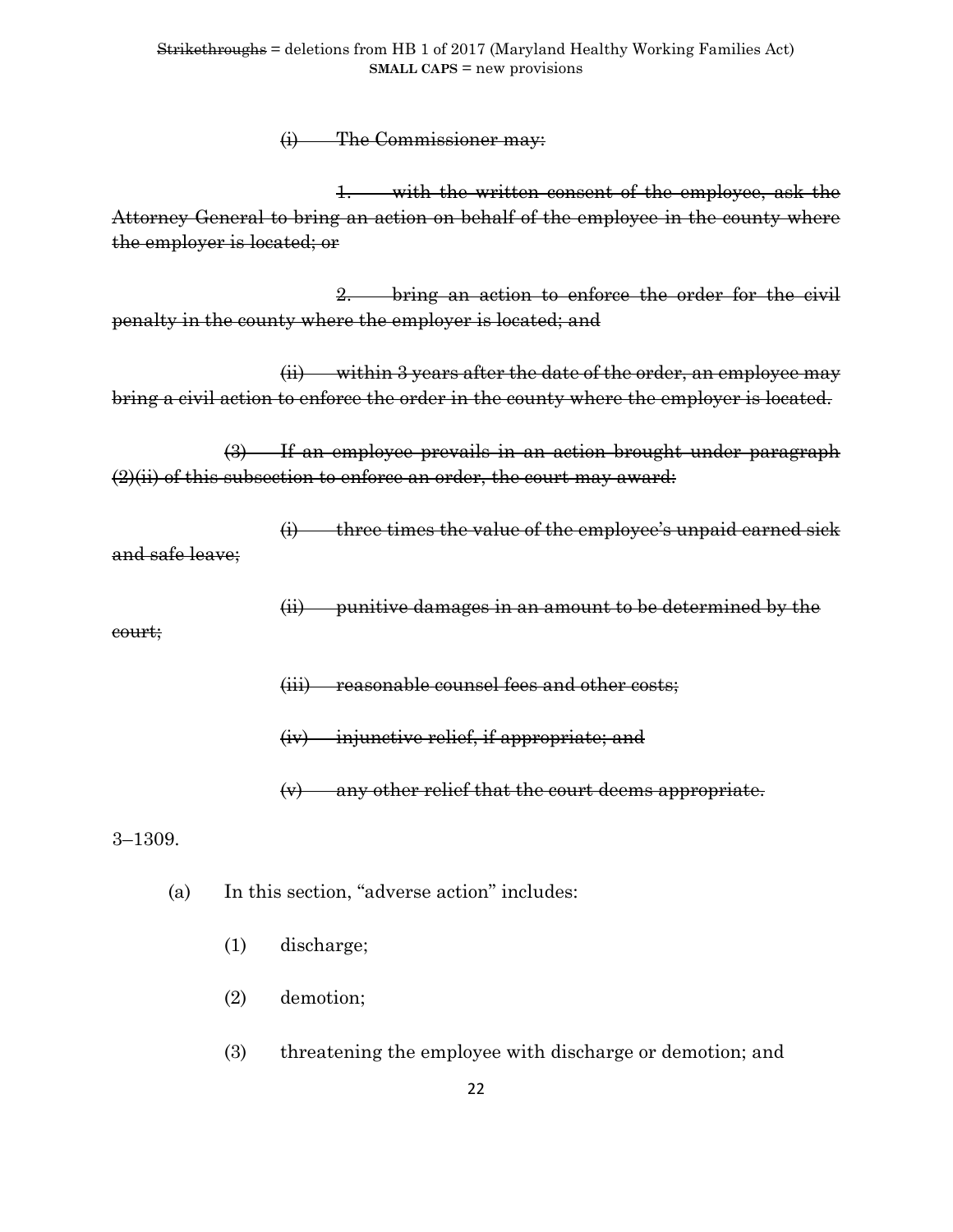(4) any other retaliatory action that results in a change to the terms or conditions of employment that would dissuade a reasonable employee from exercising a right under this subtitle.

(b) A person may not interfere with the exercise of or the attempt to exercise any right given under this subtitle.

(c) An employer may not:

(1) take adverse action or discriminate against an employee because the employee exercises in good faith the rights protected under this subtitle;

(2) interfere with, restrain, or deny the exercise by an employee of any right provided for under this subtitle; or

(3) apply an absence control policy that includes **PAID TIME OFF** earned sick and safe leave absences as an absence that may lead to or result in an adverse action being taken against an employee.

(d) The protections afforded under this subtitle shall apply to an employee who mistakenly, but in good faith, alleges a violation of this subtitle.

3–1310.

(a) An employee may not in bad faith:

(1) file a complaint with the Commissioner alleging a violation of this subtitle;

(2) bring an action under § 3–1308 of this subtitle; or

(3) testify in an action under  $\S 3-1308$  of this subtitle.

(b) An employee who violates this section is guilty of a misdemeanor and on conviction is subject to a fine not exceeding \$1,000.